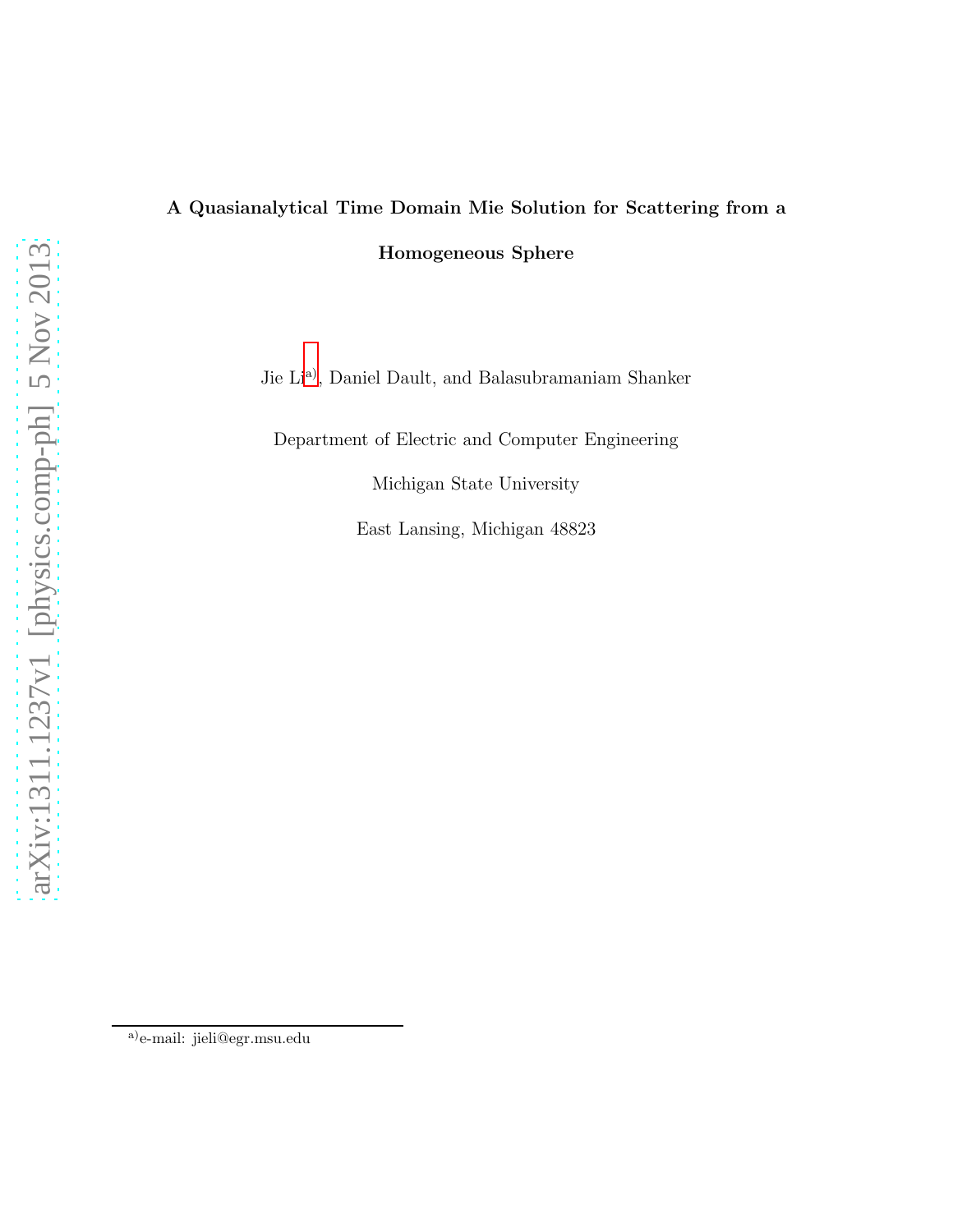## Abstract

A transient Mie-like solution for acoustic scattering from a spherical object is derived within a mesh-free and singularity-free Time Domain Integral Equation (TDIE) framework for the sound-soft, sound-rigid and penetrable cases. The method is based on an expansion of the time domain Green's function that allows independent evaluation of spatial and temporal convolutions. Solution of the TDIE system may be effected by descretizing the integral equations in space and time, forming a matrix system via the Method of Moments, and solving the system with the Marching on in Time algorithm. Spatial discretization using tesseral harmonics leads to closed form expressions for spatial integrals, and use of a strictly band limited temporal interpolant permits efficient, accurate computation of temporal convolutions utilizing numerical quadrature. The accuracy of these integrations ensures late time stability and accuracy of the deconvolution data. Results presented demonstrate the accuracy and convergence of the approach for broadband simulations against Fourier transformed analytical data.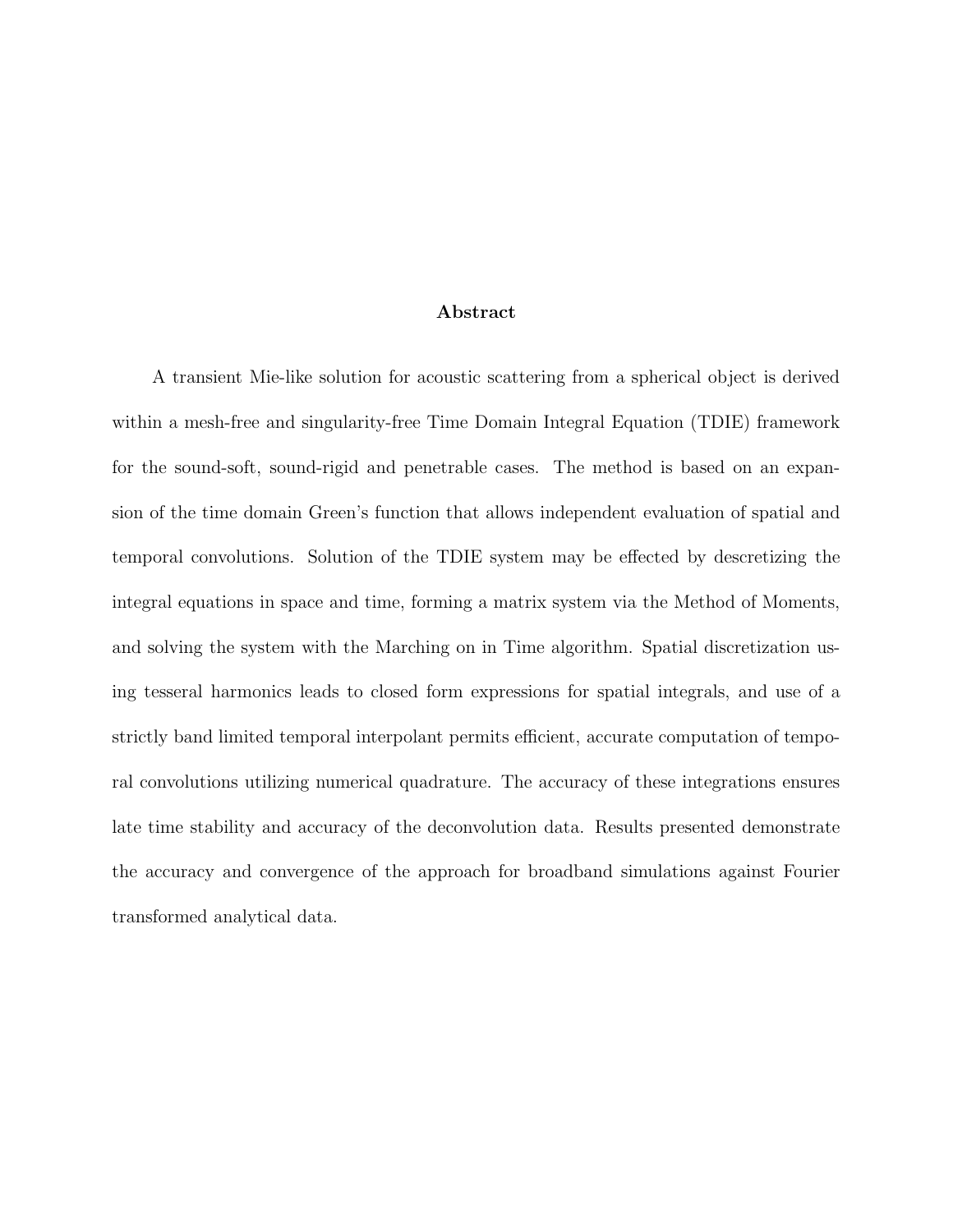## I. Introduction

Analysis of wave scattering from spherical objects arises in many areas of acoustics, electromagnetics, biomedical imaging, and photonics research<sup>[1](#page-25-0)[–5](#page-25-1)</sup>. In many real-world applications, the quantities of interest are related to the transient scattering profile of the object, or to behavior that is not easily or efficiently characterized in frequency domain, such as broadband or nonlinear response<sup>[6](#page-26-0)[,7](#page-26-1)</sup>. Due to the various needs to model those transient phenomena directly in time domain, development of time domain modeling techniques is necessary.

The analytical solution of scattering from spheres has been extensively studied for the time harmonic case, most commonly using multipole expansions such as those employed in Mie theory<sup>[8](#page-26-2)[,9](#page-26-3)</sup> and transition matrix (T-matrix) theory<sup>[10](#page-26-4)[–12](#page-27-0)</sup>. Compared to the wide array of frequency domain methods, there is a relative dearth of research on analytical or semianalytical approaches for transient wave scattering from spherical objects. This disparity arises primarily from the difficulty of translating the traditional frequency domain methods directly into time domain, as direct inversion from the frequency domain of Mie-type solutions is not analytically tractable due to the singularity of Hankel functions. Time domain methods<sup>[13](#page-27-1)[–15](#page-27-2)</sup> have been studied extensively to handle targets with arbitrary geometry, these methods are mesh-based schemes often incurring impracticably large computational cost due to the large number of degrees of freedom induced by basis sets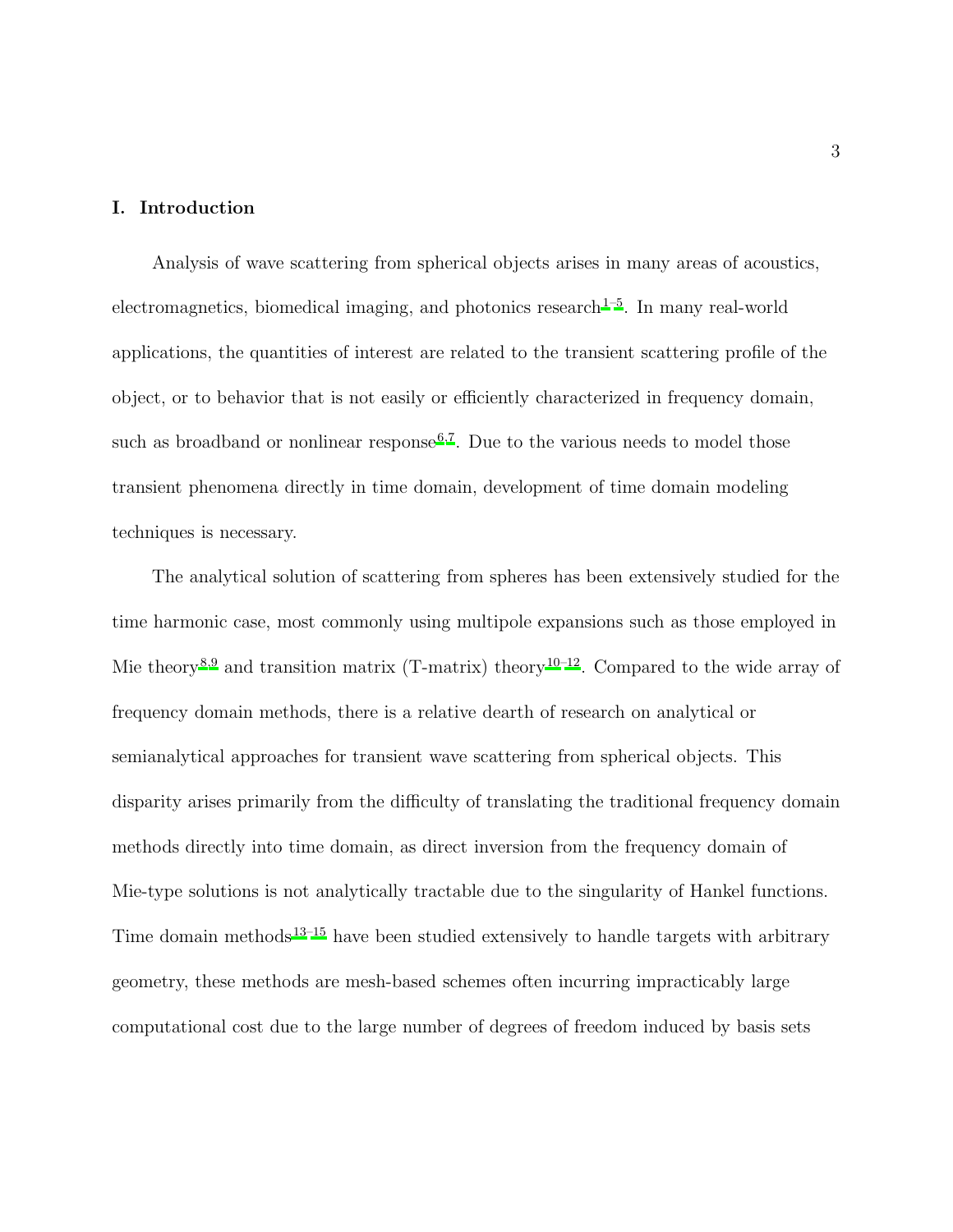tied to meshes. They also introduce inaccuracy as a consequence of nonconformality of the mesh to the true underlying spherical geometry, and suffer from well-known stability problems. The contribution of the present work is a semianalytical method that is capable of capturing all relevant transient acoustic scattering phenomena without recourse to simplified models, while retaining the efficiency and accuracy afforded by frequency domain Mie-type expansions in the context of a Time Domain Integral Equation (TDIE) framework. The resulting scheme is exact in space and exponentially accurate in time, of linear cost in both storage and computational complexity, and highly stable when solved using the Marching on in Time (MOT) method.

Expansion of transient multipoles has been examined in the literature<sup>[16](#page-27-3)[,17](#page-27-4)</sup>, but most of the work has focused on the radiation problem; i.e., fields radiated due to a source distribution, and not on the scattering problem. To the authors' knowledge, the only previous work on the scattering problem is from Buyukdura and  $Koc<sup>18</sup>$  $Koc<sup>18</sup>$  $Koc<sup>18</sup>$  who sought a scattering solution for the sound-soft case by using a multipole expansion in terms of time-dependent spherical wave functions. In their work, time domain coefficients for those wave functions are obtained by matching the same mode on both sides of the system. However, an inverse Fourier transform of spherical Hankel function leads to unstable numerical implementation due to the presence of convolution involving Ultraspherical polynomials with rapidly growing tails. In contrast, the proposed TDIE method utilizes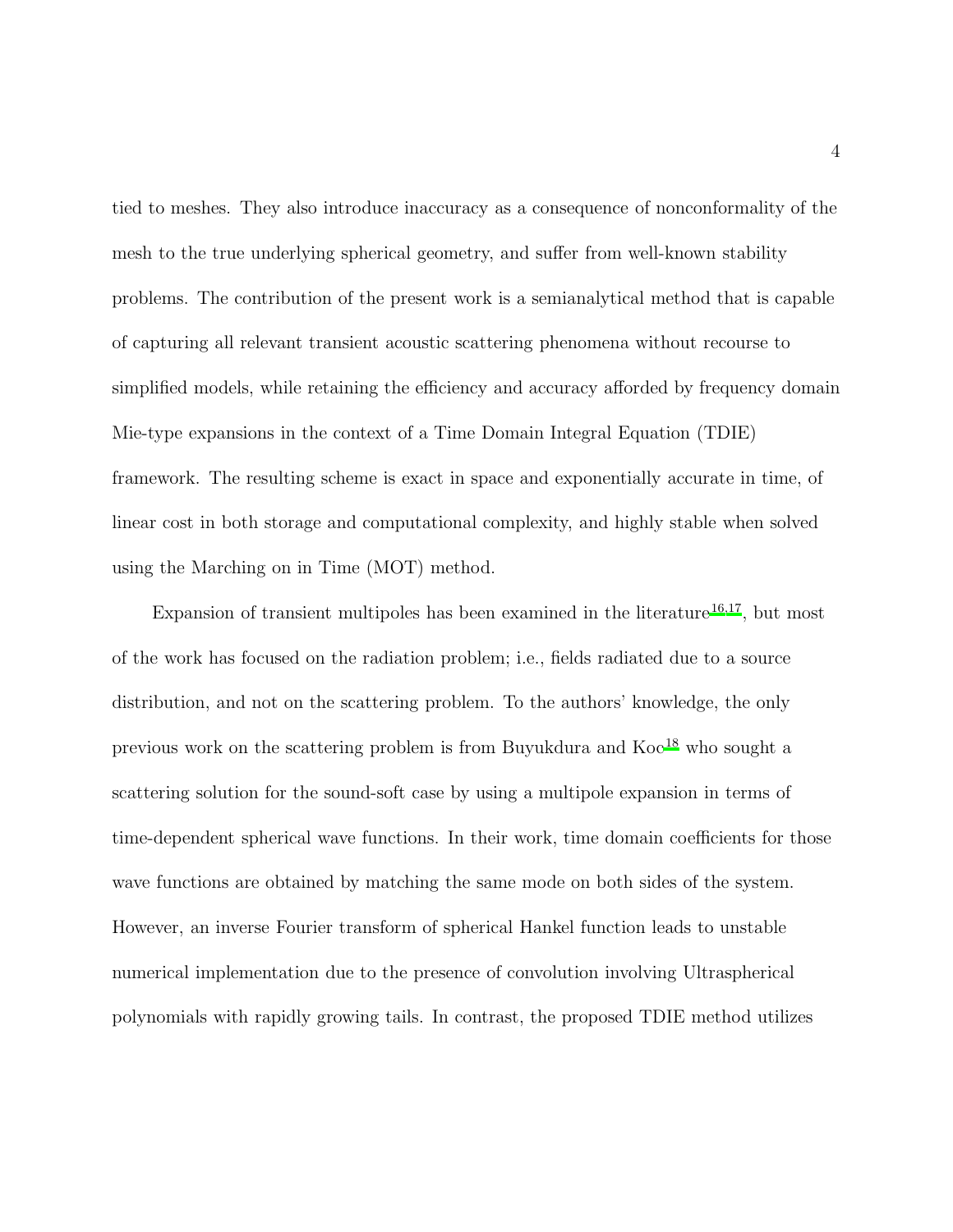orthogonal spherical harmonics instead of wave functions as the basis functions. A novel use of a time domain Green's function expansion in terms of spherical harmonics avoids convolutions with Ultraspherical polynomials while still allowing mode-by-mode solution (orthogonality is still retained). Though constructed within a integral equation (IE) based numerical solution framework, the proposed method does not suffer from geometry representation error and singular integrals, which are common for other IE-based methods. This formulation circumvents the problem of nonexistence of the inverse Fourier transform of the Hankel function, giving a rigorous and generalized framework for reconstructing the field on the surface. The resulting method exhibits excellent stability and accuracy even for very long time simulations.

The principle contributions of this work are: (1) A mesh-free TDIE framework with tesseral harmonics as spatial source and testing basis sets and a band limited temporal basis set. (2) A spherical expansion of the time domain Green's function that allows closed form evaluation of 4-dimensional spatial integrals as well as efficient numerical quadrature between smooth, bounded functions in computing temporal convolutions. (3) A linear complexity Marching on in Time scheme with excellent late time stability that is accurate when compared with frequency domain Mie theory. (4) A series of results demonstrating the high order accuracy and convergence of the method for sound-soft, sound-rigid and penetrable spheres. Note that in this work, we restrict the pulse excitation to be a plane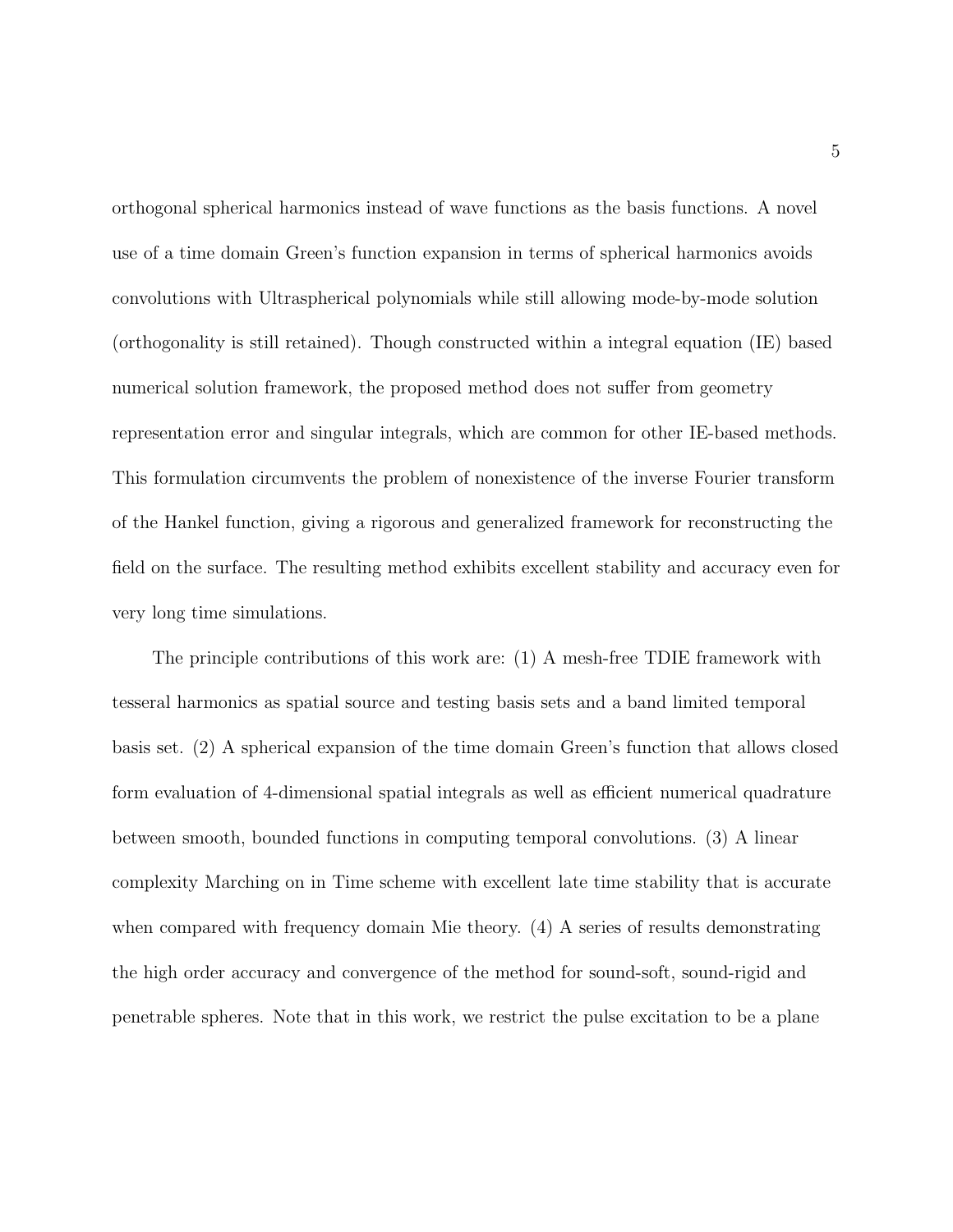wave; however, the same technique may be used for any band limited incident beam form.

The remainder of the paper is organized as follows. In Section the time domain integral equations are formulated to describe the boundary value problem, with specializations to the soft, rigid and penetrable cases. Exact equivalence between the Mie solution and the frequency domain version of the integral solution is demonstrated in Section [.](#page-8-0) Section provides the expansion of the time domain Green's function in spherical coordinates that underlies the formulation of the TDIE-MOT system in Section [.](#page-14-0) Section presents results that validate the accuracy, convergence, and stability of the method. Finally, we conclude and give future directions in Section [.](#page-19-0)

#### II. Problem Statement

Consider a spherical scattering object that occupies a volume  $D_1 \subset \mathbb{R}^3$  residing in a homogeneous background medium occupying  $D_0 = \mathbb{R}^3$ . The boundary of the scatterer is denoted using  $\Omega_1 = \partial D_1$ , and is equipped with an outward pointing normal  $\hat{n}(\bar{r})$ . Assume that the media in both  $D_0$  and  $D_1$  are irrotational, inviscid, and slightly compressible so that the velocity  $\bar{v}(\bar{r}, t)$  in each region may be characterized via the relation  $\bar{v}_q(\bar{r}, t) = \nabla \varphi_q(\bar{r}, t)$ ,  $q = 0, 1$ , where  $\varphi_q(\bar{r}, t)$  is the velocity potential in region  $D_q$ . The constitutive parameters of the background and the object are respectively denoted  $\{\rho_0, \nu_0\},$ and  $\{\rho_1, \nu_1\}$ , where  $\rho_q$  and  $\nu_q$  for  $q = 0, 1$  are the density and speed of sound in each region  $D_q$ . Assuming that the object is at rest with respect to the background medium, the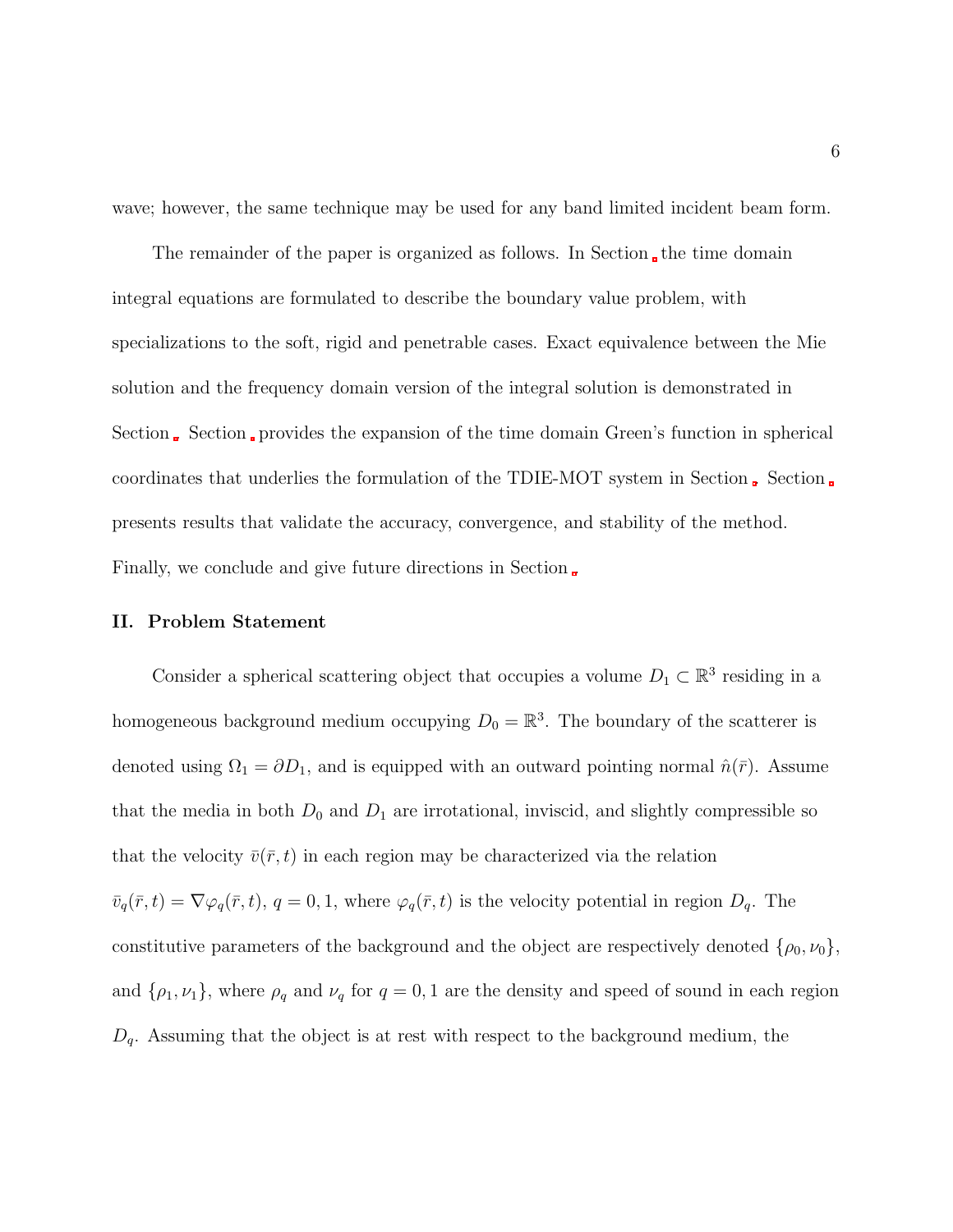pressure may be obtained as  $p_q(\bar{r}, t) = \rho_q \partial_t \varphi_q(\bar{r}, t)$ , where  $\partial_t$  denotes derivative with respect to time. An acoustic pulse characterized by  $\varphi^{i}(\bar{r}, t)$  which contains information of  $\{p^{i}(\bar{r},t),\bar{v}^{i}(\bar{r},t)\}\$  that is band limited to a maximum frequency of  $f_{max}$  and vanishingly small for  $t < 0$ , is incident on the scatterer. The total velocity potential for  $\bar{r} \in D_0$ comprises both the incident and in scattered field, viz.,  $\varphi_0(\bar{r}, t) = \varphi_0^i(\bar{r}, t) + \varphi_0^s(\bar{r}, t)$  whereas the velocity potential for  $\bar{r} \in D_1$  is purely due to the scattered field:  $\varphi_1(\bar{r}, t) = \varphi_1^s(\bar{r}, t)$ . Boundary conditions satisfied by the velocity potential follow those satisfied by the pressure and velocity, and are as follows:

<span id="page-6-0"></span>
$$
\rho_0 \partial_t \varphi_0(\bar{r}, t) = \rho_1 \partial_t \varphi_1(\bar{r}, t) \quad \forall \bar{r} \in \Omega_1 \tag{1a}
$$

$$
\frac{\partial \varphi_0(\bar{r}, t)}{\partial n} = \frac{\partial \varphi_1(\bar{r}, t)}{\partial n} \quad \forall \bar{r} \in \Omega_1
$$
\n(1b)

Using the Kirchhoff-Helmholtz theorem and [\(1\)](#page-6-0), the velocity potential satisfies the following equations for cases  $\bar{r} \in \Omega_1^+$  (when  $\bar{r}$  approaches  $\Omega_1$  from  $D_0$ ) and  $\bar{r} \in \Omega_1^-$  (when  $\bar{r}$ approaches  $\Omega_1$  from  $D_1$ ) respectively

<span id="page-6-2"></span><span id="page-6-1"></span>
$$
\partial_t \varphi^i(\bar{r}, t) + \partial_t \int_{\Omega_1^+} \left[ \varphi_0(\bar{r}', t) \star \frac{\partial G_0(\bar{r}, \bar{r}', t)}{\partial n'} - G_0(\bar{r}, \bar{r}', t) \star \frac{\partial \varphi_0(\bar{r}', t)}{\partial n'} \right] dS' = \partial_t \varphi_0(\bar{r}, t) \quad (2a)
$$

$$
\partial_t \int_{\Omega_1^-} \left[ \varphi_1(\bar{r}', t) \star \frac{\partial G_1(\bar{r}, \bar{r}', t)}{\partial n'} - G_1(\bar{r}, \bar{r}', t) \star \frac{\partial \varphi_1(\bar{r}', t)}{\partial n'} \right] dS' = -\partial_t \varphi_1(\bar{r}, t) \tag{2b}
$$

where  $\partial_t$  denotes a derivative w.r.t time, "<sup>\*</sup>\*" denotes temporal convolution,

$$
G_q(\bar{r}, \bar{r}', t) = \frac{1}{4\pi} \frac{\delta (t - |\bar{R}|/v_q)}{|\bar{R}|}, \text{ and } \bar{R} = \bar{r} - \bar{r}'. \text{ The temporal derivative is taken on both}
$$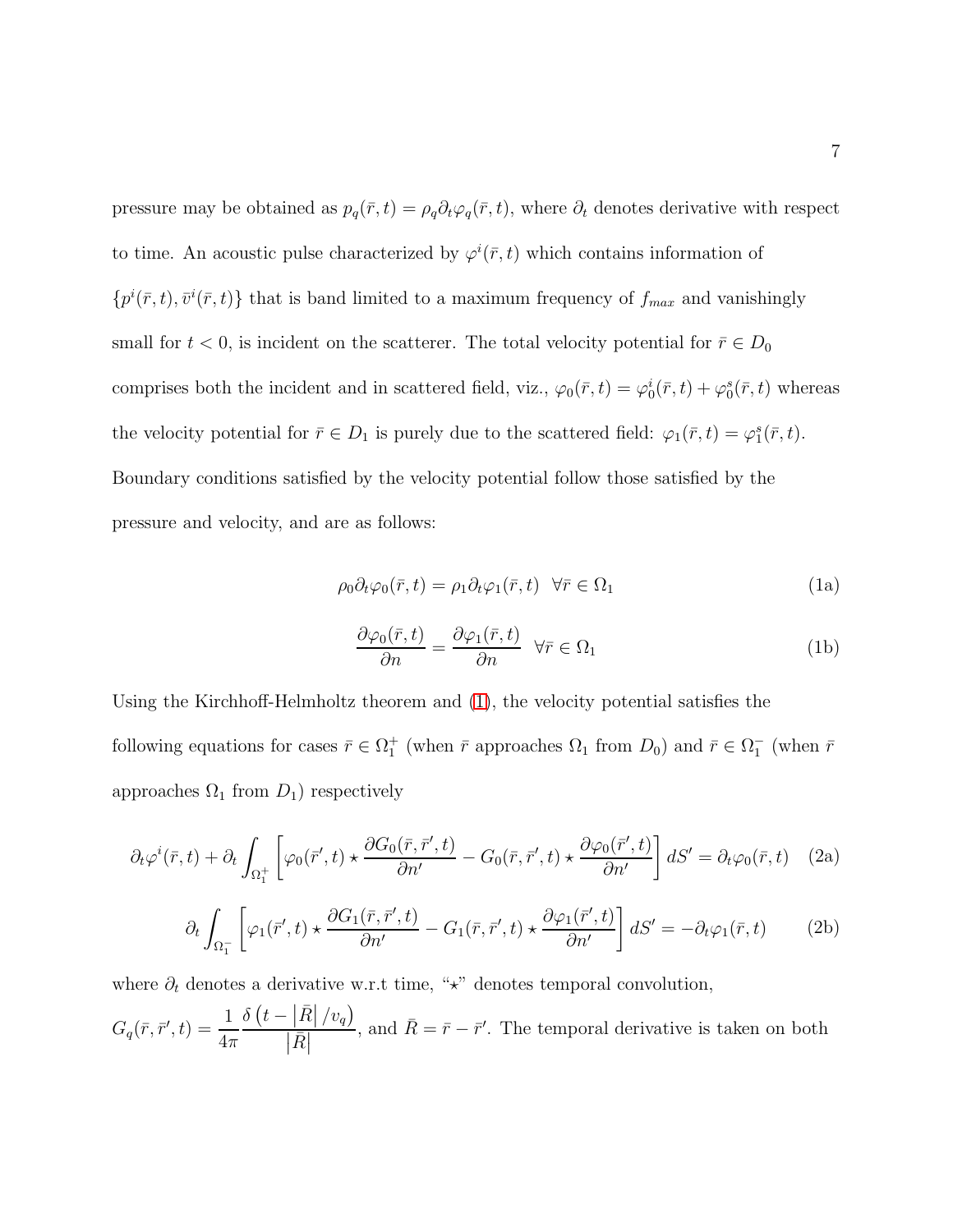sides of the equation to facilitate application of the boundary conditions [\(1\)](#page-6-0), which occurs as the next step of the formulation. Doing so may be interpreted as using the more physical quantities of pressure and its normal derivative as unknowns instead of the corresponding velocity potential quantities. To simplify notation, the following time-dependent single-layer and double layer potential operators are defined.

$$
S_q(\varphi) = \int_{\Omega} G_q(\bar{r}, \bar{r}', t) \star \frac{\partial \varphi(\bar{r}', t)}{\partial n'} dS'
$$
 (3a)

$$
\mathcal{D}_q(\varphi) = \int_{\Omega} \varphi(\bar{r}', t) \star \frac{\partial G_q(\bar{r}, \bar{r}', t)}{\partial n'} dS'
$$
(3b)

<span id="page-7-0"></span>Using [\(1\)](#page-6-0) to rewrite [\(2b\)](#page-6-1), the limiting cases (where both  $\bar{r} \in \Omega_1$  and  $\bar{r'} \in \Omega_1$ ) of [\(2a\)](#page-6-2) and [\(2b\)](#page-6-1) can be written as

$$
\partial_t \varphi^i(\bar{r}, t) + \partial_t \tilde{\mathcal{D}}_0(\varphi_0(\bar{r}', t)) - \partial_t \mathcal{S}_0(\varphi_0(\bar{r}', t)) = \frac{1}{2} \partial_t \varphi_0(\bar{r}, t)
$$
(4a)

<span id="page-7-1"></span>
$$
\partial_t \frac{\rho_0}{\rho_1} \tilde{\mathcal{D}}_1(\varphi_0(\bar{r}',t)) - \partial_t \mathcal{S}_1(\varphi_0(\bar{r}',t)) = -\frac{\rho_0}{2\rho_1} \partial_t \varphi_0(\bar{r},t)
$$
(4b)

where  $\tilde{\mathcal{D}}_q$  means taking the integral in  $\mathcal{D}_q$  in the Cauchy Principle Value (CPV) sense. Equations [\(4a\)](#page-7-0) and [\(4b\)](#page-7-1) for  $\bar{r} \in \Omega_1$  form the cornerstone of our analysis. These equations apply to the penetrable scatterer case; reduced forms for the sound-soft and sound-rigid cases are obtained by imposing the usual modified boundary conditions.

For sound-soft sphere, pressure on the surface vanishes ( $\partial_t\varphi_0 = 0$ ), therefore only one IE is left to represent the scattering problem.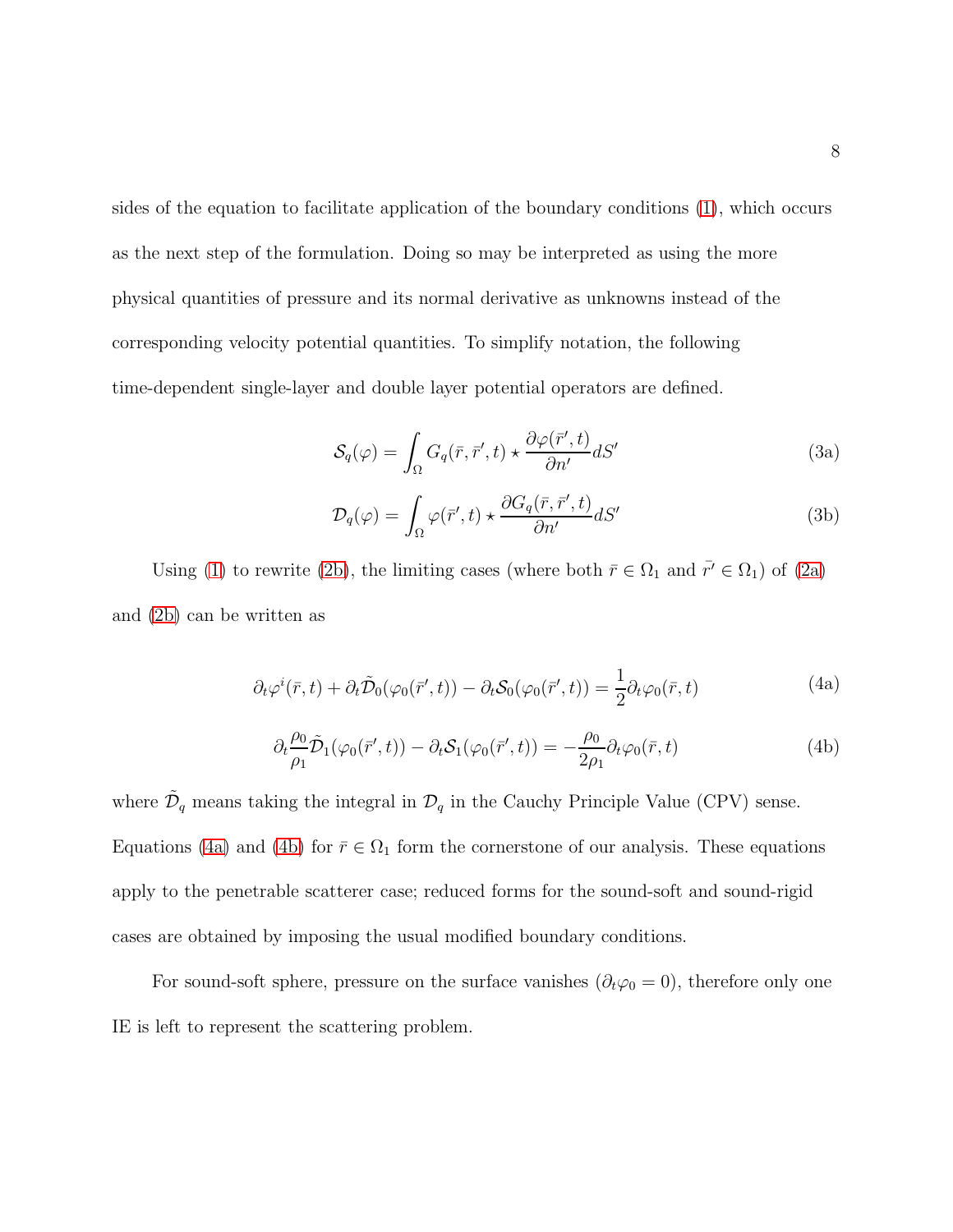$$
\partial_t \varphi^i(\bar{r}, t) - \partial_t \mathcal{S}_0(\varphi_0(\bar{r}', t)) = 0 \tag{5}
$$

<span id="page-8-2"></span><span id="page-8-0"></span>Similarly for sound-rigid case, the normal velocity on the surface vanishes  $(\partial_n\varphi_0 = 0)$ , and the corresponding IE is written as

$$
\partial_t \varphi^i(\bar{r}, t) + \partial_t \tilde{\mathcal{D}}_0(\varphi_0(\bar{r}', t)) = \frac{1}{2} \partial_t \varphi_0(\bar{r}, t)
$$
\n(6)

Solution to these integral equations proceeds via two stages: (i) representation of the geometry and (ii) representation of potentials that reside on this geometry. The first is trivial: the spherical form of our structure permits an exact geometric representation. What is left therefore, is to represent the potential on the surface of the object. To this end, we choose to represent the potential using a basis of tesseral harmonics. In what follows, for the sake of completeness, we shall review using these basis functions in the frequency domain, and illustrate the close relationship between integral equations discretized using tesseral harmonics and analytical Mie solutions. This will be then followed by deriving analogous expressions in time domain.

## III. Equivalence between frequency domain Mie and IE solutions

<span id="page-8-1"></span>In what follows, we briefly digress to draw equivalences between the time-harmonic version of the integral equations [\(2a\)](#page-6-2),[\(2b\)](#page-6-1) and classical analytical solutions to these equations. In the Fourier domain, [\(2a\)](#page-6-2) and [\(2b\)](#page-6-1) can be written as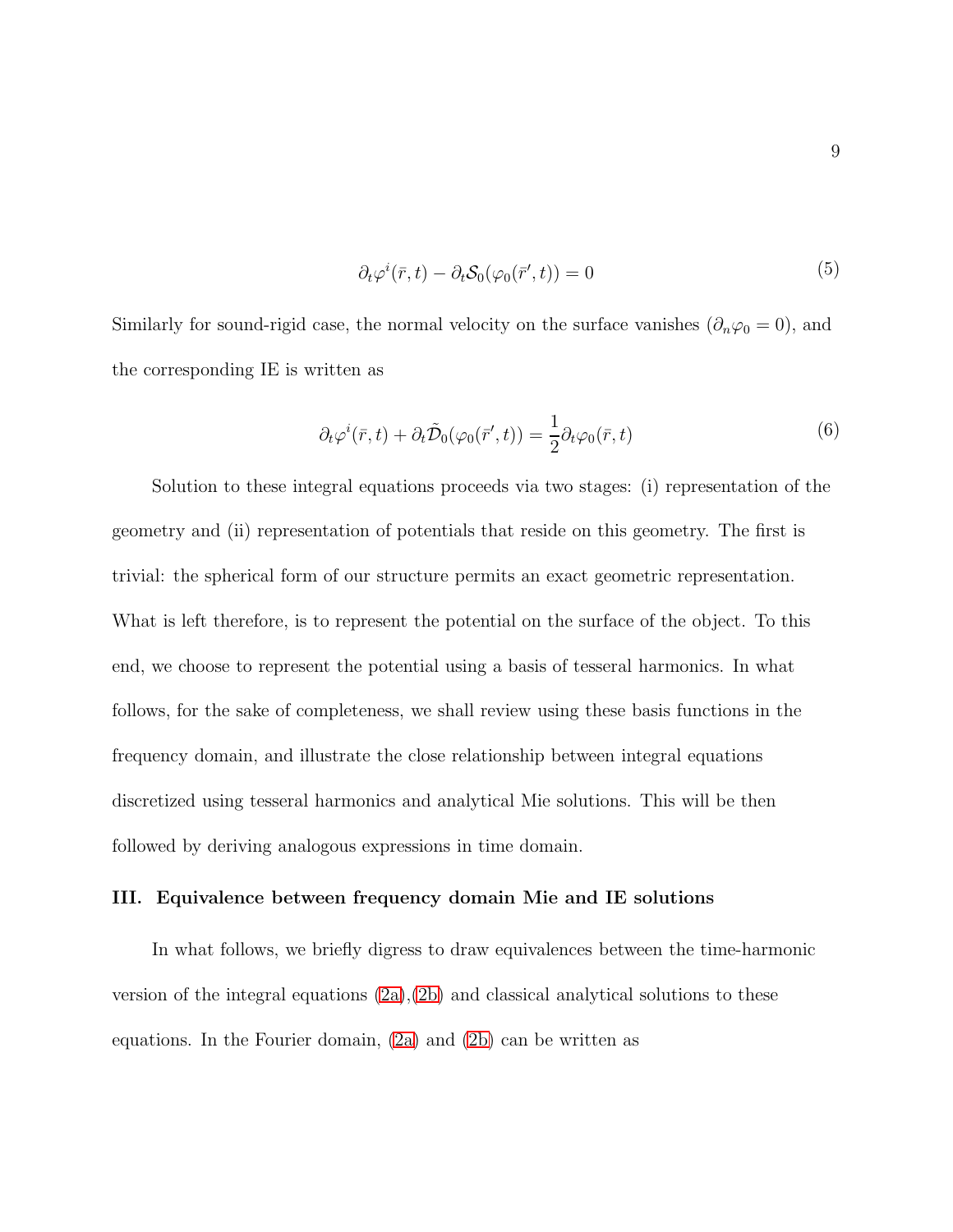$$
\varphi^{i}(\bar{r}) + \int_{\Omega_{1}^{+}} \left[ \varphi_{0}(\bar{r}') \frac{\partial G_{0}(\bar{r}, \bar{r}')}{\partial n'} - G_{0}(\bar{r}, \bar{r}') \frac{\partial \varphi_{0}(\bar{r}')}{\partial n'} \right] dS' = \varphi_{0}(\bar{r}) \tag{7a}
$$

$$
\int_{\Omega_1^-} \left[ \varphi_1(\bar{r}') \frac{\partial G_1(\bar{r}, \bar{r}')}{\partial n'} - G_1(\bar{r}, \bar{r}') \frac{\partial \varphi_1(\bar{r}')}{\partial n'} \right] dS' = -\varphi_1(\bar{r}) \tag{7b}
$$

and in the corresponding limiting cases as:

$$
\varphi^i(\bar{r}) + \int_{\Omega_1} \varphi_0(\bar{r}') \frac{\partial G_0(\bar{r}, \bar{r}')}{\partial n'} dS' - \int_{\Omega_1} G_0(\bar{r}, \bar{r}') \frac{\partial \varphi_0(\bar{r}')}{\partial n'} dS' = \frac{1}{2} \varphi_0(\bar{r})
$$
(8a)

$$
\int_{\Omega_1} \frac{\rho_0}{\rho_1} \varphi_0(\bar{r}') \frac{\partial G_1(\bar{r}, \bar{r}')}{\partial n'} dS' - \int_{\Omega_1} G_1(\bar{r}, \bar{r}') \frac{\partial \varphi_0(\bar{r}')}{\partial n'} dS' = -\frac{\rho_0}{2\rho_1} \varphi_0(\bar{r})
$$
(8b)

where  $G_q(\bar{r}, \bar{r}') = \exp[-j\omega|\bar{R}|/v_q]/(4\pi|\bar{R}|)$  is the frequency domain Helmholtz Green's function for  $q = 0, 1$  and an  $e^{j\omega t}$  time dependence has been suppressed. The solution to these equations can be obtained assuming that the unknown potential can be represented using a space of basis functions. Here, the basis functions are assumed to be spherical harmonics, viz.,

<span id="page-9-0"></span>
$$
\varphi_0(\bar{r}) = \sum_{n=0}^{N} \sum_{m=-n}^{n} c_{nm} Y_n^m(\theta, \phi) \tag{9}
$$

$$
\partial_n \varphi_0(\bar{r}) = \sum_{n=0}^N \sum_{m=-n}^n d_{nm} Y_n^m(\theta, \phi) \tag{10}
$$

where

$$
Y_n^m(\theta, \phi) = \sqrt{\frac{2n+1}{4\pi} \frac{(n-m)!}{(n+m)!}} P_n^m(\cos \theta) e^{jm\phi}
$$
 (11)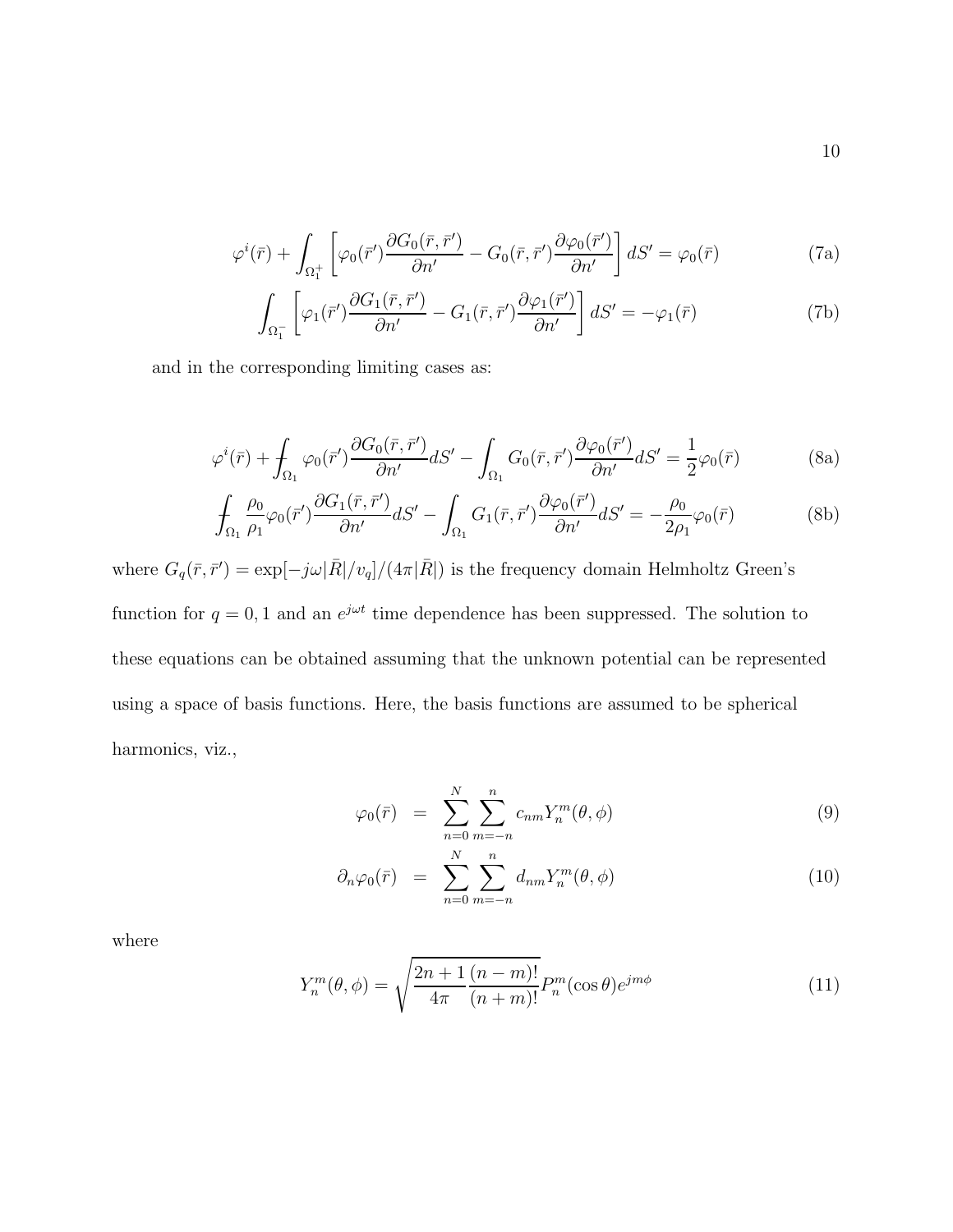are the othornormalized version of spherical harmonics and N is the truncation limit of the summation. In what follows,  $\sum_{n,m}$  is used to denote  $\sum_{n=0}^{n=\infty} \sum_{m=-n}^{m=n}$ . The addition theorem for the frequency domain Green's function and representation of the incident plane wave in terms of spherical harmonics are given as

<span id="page-10-0"></span>
$$
\frac{e^{-jk_q|\bar{r}-\bar{r}'|}}{4\pi|\bar{r}-\bar{r}'|} = -jk \sum_{n,m} h_n^{(2)}(k_q|\bar{r}|>) j_n(k_q|\bar{r}|_<) Y_n^m(\theta_>, \phi_>) Y_n^{m*}(\theta_<, \phi_<)
$$
(12)

<span id="page-10-1"></span>
$$
e^{-jk_0\hat{k}_0^i\cdot\bar{r}} = \sum_{n,m} 4\pi j^{-n} j_n(k_0|\bar{r}|) Y_n^m(\theta,\phi) Y_n^{m*}(\theta^i,\phi^i)
$$
(13)

In the above expressions,  $j_n(\cdot)$  is an nth order spherical Bessel function,  $h_n^{(2)}(\cdot)$  is an nth order spherical Hankel function of the second kind, and  $k_q = \omega/\nu_q$  is the wave constant in medium q. We note that the expansion for the Green's function is convergent only for  $|\bar{r}| \geqslant |\bar{r}'|$ . As a result, [\(12\)](#page-10-0) must be used with the non-limiting cases of the Fourier domain integral equations [\(7\)](#page-8-1). After discretization and testing with the truncated tesseral harmonic expansions [\(9\)](#page-9-0), orthogonality of the basis sets with the expansion [\(12\)](#page-10-0) results in a finite sum, and the limits  $\Omega_1^+ \to \Omega_1$  and  $\Omega_1^- \to \Omega_1$  may be taken without issue. Using expressions [\(12\)](#page-10-0), [\(13\)](#page-10-1) together with the definitions of basis functions [\(9\)](#page-9-0) in [\(7\)](#page-8-1), taking the inner product of the resulting system with  $Y_n^{m*}(\theta, \phi)$  results a system of equations for each mode *nm* (after the limiting process):

<span id="page-10-2"></span>
$$
\begin{bmatrix}\nA_0 & 4\pi a^2 + B_0 \\
A_1 & \frac{\rho_0}{\rho_1}[-4\pi a^2 + B_1]\n\end{bmatrix}\n\begin{bmatrix}\nd_{nm} \\
c_{nm}\n\end{bmatrix} =\n\begin{bmatrix}\nF \\
0\n\end{bmatrix}
$$
\n(14)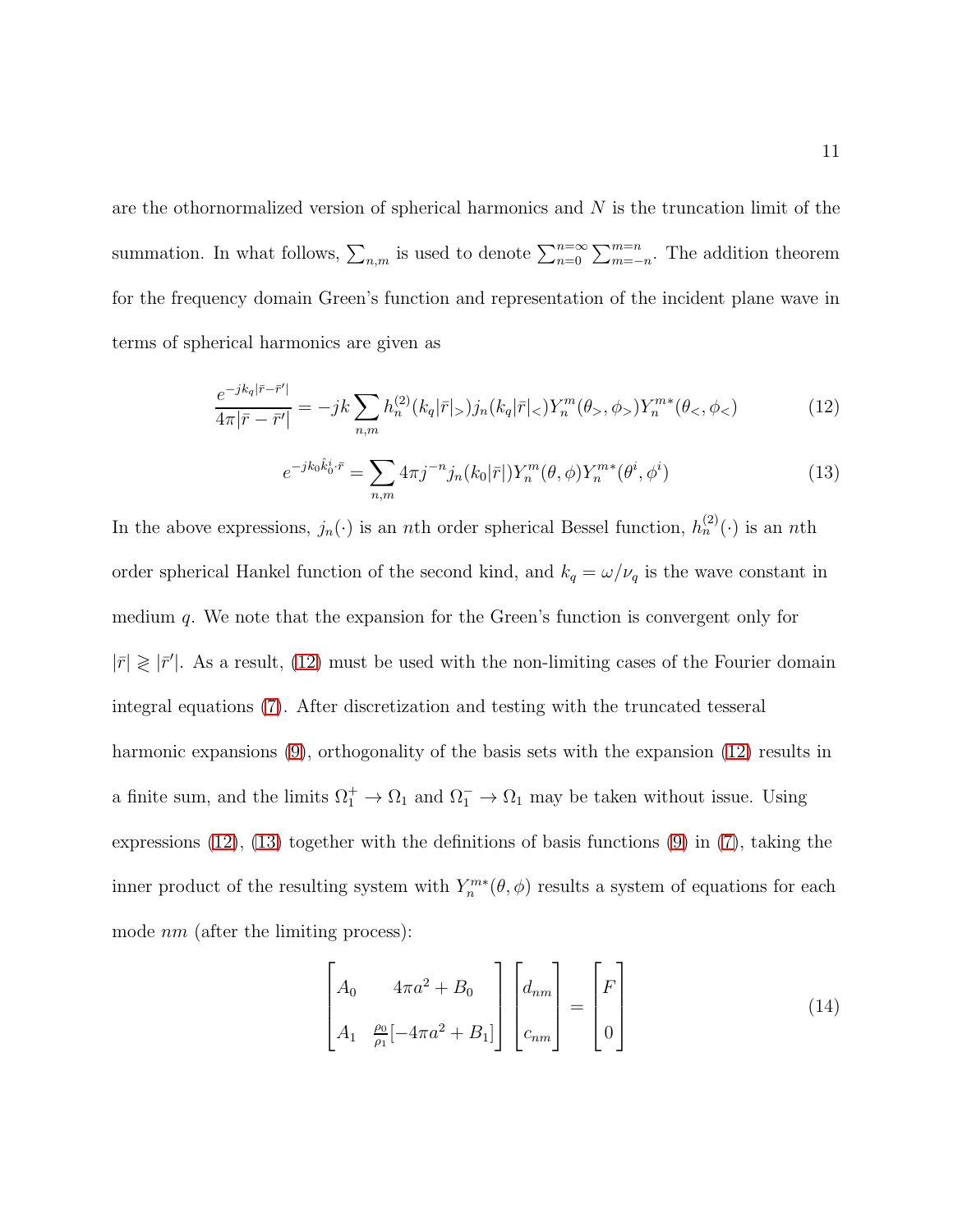where each of the elements are given as follows:

$$
A_0 = -4\pi a^4 j k_0 h_n^{(2)}(k_0 a) j_n(k_0 a)
$$
\n(15)

$$
A_1 = -4\pi a^4 j k_1 h_n^{(2)}(k_1 a) j_n(k_1 a)
$$
\n(16)

$$
B_0 = 4\pi a^4 j k_0^2 h_n^{(2)}(k_0 a) j_n'(k_0 a)
$$
\n(17)

$$
B_1 = 4\pi a^4 j k_1^2 h_n^{'(2)}(k_1 a) j_n(k_1 a)
$$
\n(18)

$$
F = (4\pi)^2 a^2 j^{-n} Y_n^{m*} (\theta_k, \phi_k) j_n(k_0 a)
$$
\n(19)

The above expressions are obtained in the limit that  $|\bar{r}| = |\bar{r}|' = a$ .

<span id="page-11-1"></span>Solution to [\(14\)](#page-10-2) yields coefficients for the total velocity potential and its normal derivative

$$
c_{nm} = \frac{4\pi j^{n-1} \rho_1 j_n(k_1 a) Y_n^{m*}(\theta^i, \phi^i)}{a^2 k_0 [k_0 \rho_1 j_n(k_1 a) h_n^{'(2)}(k_0 a) - k_1 \rho_0 j_n'(k_1 a) h_n^{(2)}(k_0 a)]}
$$
(20a)

$$
d_{nm} = \frac{4\pi j^{n-1} \rho_0 k_1 j_n'(k_1 a) Y_n^{m*}(\theta^i, \phi^i)}{a^2 k_0 [k_0 \rho_1 j_n(k_1 a) h_n'^{(2)}(k_0 a) - k_1 \rho_0 j_n'(k_1 a) h_n^{(2)}(k_0 a)]}
$$
(20b)

<span id="page-11-0"></span>As opposed to the above approach, analytical Mie solution approaches start by representing the scattered velocity potential in terms of outgoing spherical waves, and those inside using incoming spherical waves. The coefficients are obtained using boundary conditions and orthogonality. It can be readily verified that the coefficients of the spherical harmonics used to represent the velocity potential in a traditional Mie approach are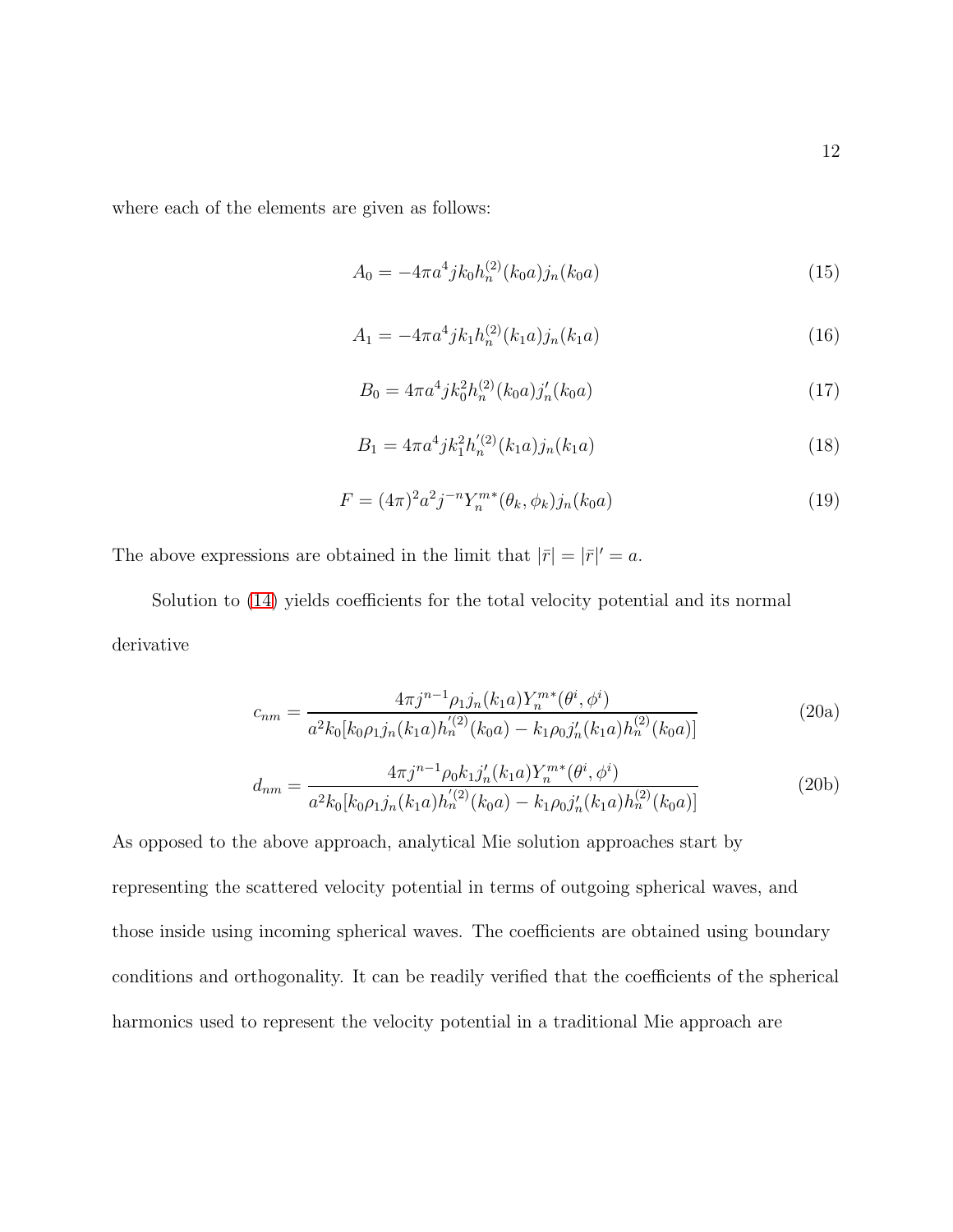identical to those obtained in [\(20\)](#page-11-1). Furthermore, it can be shown that the integral equations [\(7\)](#page-8-1) are unique and not corrupted by internal resonances.

One can observe similar equivalence between IE and Mie solutions for sound-soft and sound-rigid spheres, which means the analytical result for the IE should lead to Mie solution. However, when analyzing either purely rigid or soft cases using integral equations, it is well known that discretization of these equations results in a non-trivial projection onto the null-space of the operators (in the analytical scenario, the null-space is avoided through cancellation by the numerator). For the discretized problem, various methods have been developed to overcome this problem, including Burton-Miller<sup>[19](#page-28-1)</sup> and CHIEF<sup>[20](#page-28-2)</sup>.

While the above exposition dealt with frequency domain, obtaining the transient response is not as trivial as taking the inverse Fourier transform of [\(20\)](#page-11-1) because the inverse Fourier transform of the spherical Hankel function is not defined. In what follows, we present an approach using a novel representation of the retarded potential Green's function in [\(4a\)](#page-7-0) and [\(4b\)](#page-7-1) together with [\(9\)](#page-9-0) to create an MOT framework to compute transient coefficients associated with interior and exterior velocity potentials.

#### IV. Time-Domain Mie Solution

This section presents an approach for deriving a time domain analog of the integral-equation based Mie solutions presented in the previous section. The starting point of this analysis is the development of a novel expansion for the retarded potential Green's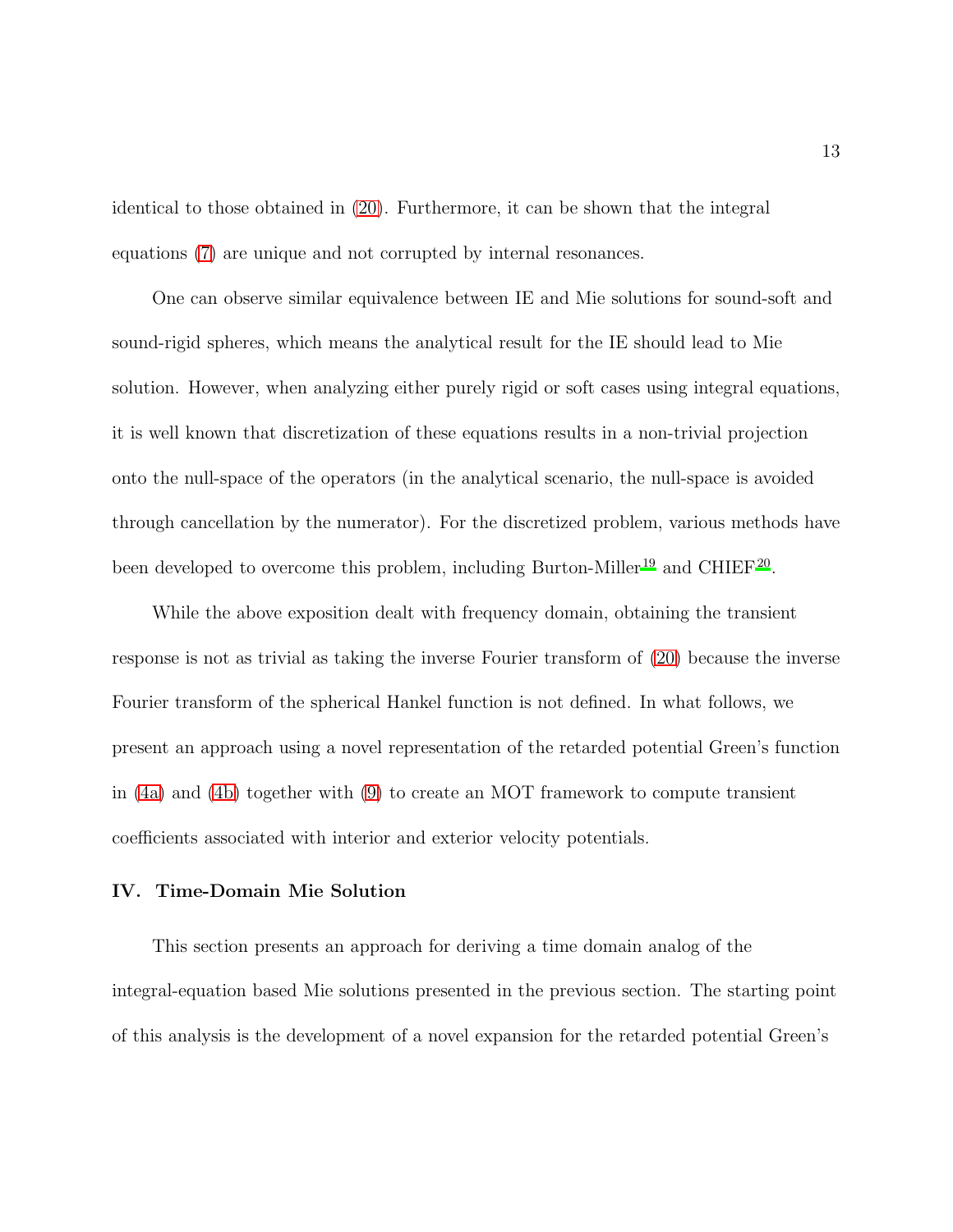function in terms of spherical harmonics without taking recourse to the addition theorem presented in [\(12\)](#page-10-0).

## A. Spherical Expansion of Time-Domain Green's Function

Consider any function  $f(x)$  that can be expanded by Legendre polynomials.

$$
f(x) = \sum_{n=0}^{\infty} a_n P_n(x); \quad a_n = \frac{2n+1}{2} \int_{-1}^{1} f(x) P_n(x) dx \tag{21}
$$

Suppose there exist coordinates denoted as  $\bar{r}_1$ ,  $\bar{r}_2$ , with  $r_1 = |\bar{r}_1|$ ,  $r_2 = |\bar{r}_2|$  and

 $R = |\bar{r}_1 - \bar{r}_2|$ . One can then define

$$
x = \cos \gamma = \frac{r_1^2 + r_2^2 - R^2}{2r_1r_2} \tag{22}
$$

The coefficients of the Legendre expansion may then be rewritten as

$$
a_n = \frac{2n+1}{2r_1r_2} \int_{|r_1 - r_2|}^{r_1 + r_2} f\left(\frac{r_1^2 + r_2^2 - R^2}{2r_1r_2}\right) P_n\left(\frac{r_1^2 + r_2^2 - R^2}{2r_1r_2}\right) RdR \tag{23}
$$

Now, let  $f(x)$  denote the unbounded Green's function in a medium with wave number  $k_q = \omega/v_q$ ,

$$
f(x) = f\left(\frac{r_1^2 + r_2^2 - R^2}{2r_1r_2}\right) = \frac{e^{-jk_qR}}{4\pi R}
$$
 (24)

The Green's function may now be represented in terms of Legendre polynomials can be written as

<span id="page-13-0"></span>
$$
\frac{e^{-jk_qR}}{4\pi R} = \sum_{n=0}^{\infty} \frac{2n+1}{8\pi r_1 r_2} P_n(\cos \gamma) \int_{|r_1 - r_2|}^{r_1 + r_2} e^{-jk_qR} P_n\left(\frac{r_1^2 + r_2^2 - R^2}{2r_1 r_2}\right) dR\tag{25}
$$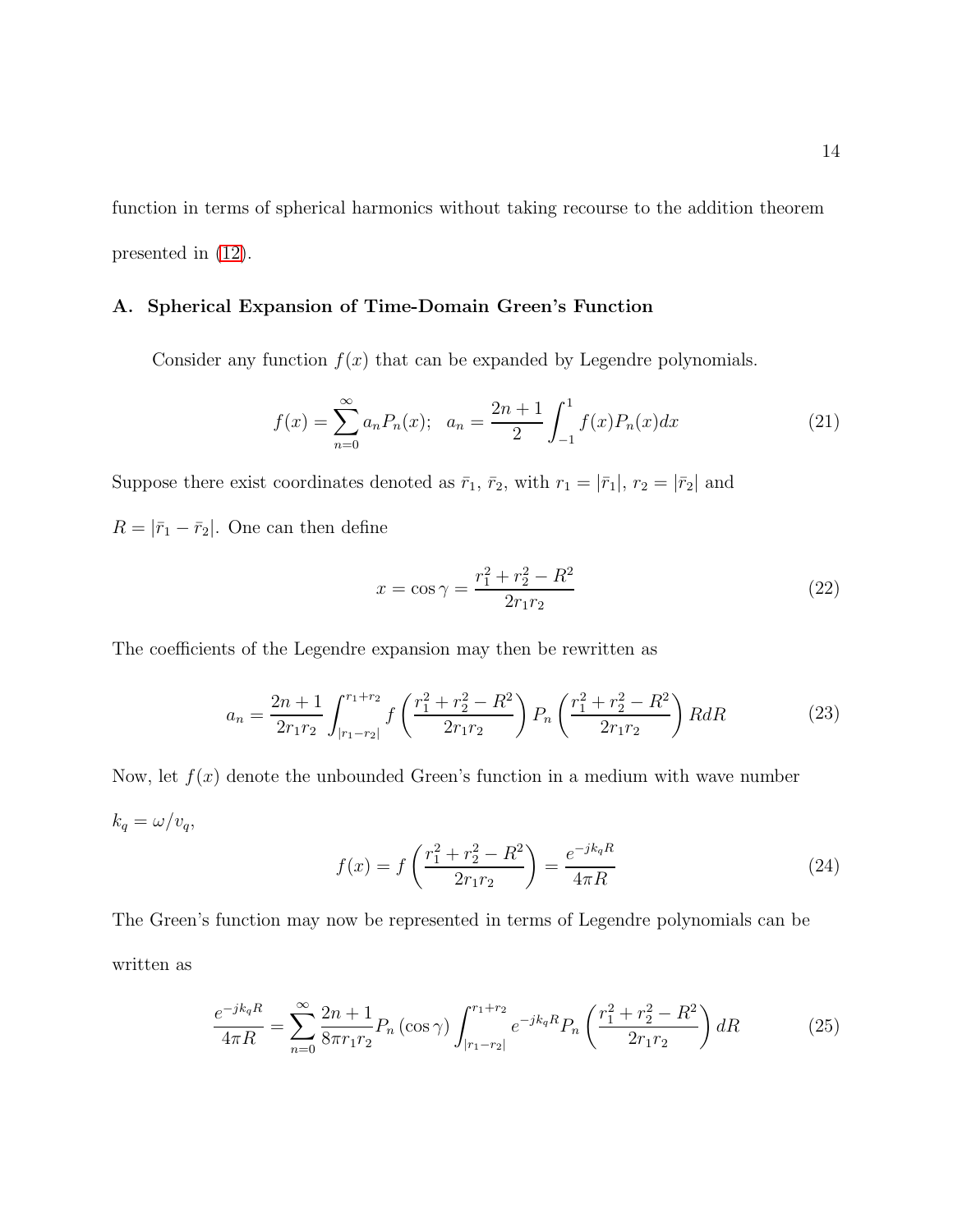An Inverse Fourier transform (IFT) of both sides of [\(25\)](#page-13-0) with respect to  $\omega$  yields the desired representation of the retarded potential Green's function

$$
\frac{\delta \left(t - \frac{R}{v_q}\right)}{4\pi R} = \sum_n \frac{(2n+1)v_q}{8\pi r_1 r_2} P_n \left(\frac{r_1^2 + r_2^2 - v_q^2 t^2}{2r_1 r_2}\right) \mathcal{P}_{\alpha\beta}(t) P_n(\cos\gamma) \tag{26}
$$

where  $\mathcal{P}_{\alpha\beta}(t)$  is a pulse function (the value is 1 when  $t \in [\alpha, \beta]$ , and zero otherwise) with  $\alpha = |r_1 - r_2|/v_q$  and  $\beta = (r_1 + r_2)/v_q$ . Finally, by employing the addition theorem for Legendre polynomials, one can obtain an expansion for the time domain Green's function in spherical coordinates

<span id="page-14-0"></span>
$$
\frac{\delta \left(t - \frac{R}{v_q}\right)}{4\pi R} = \sum_{nm} \frac{(2n+1)v_q}{8\pi r_1 r_2} P_n \left(\frac{r_1^2 + r_2^2 - v_q^2 t^2}{2r_1 r_2}\right) P_{\alpha\beta}(t) Y_n^m(\theta_1, \phi_1) Y_n^{m*}(\theta_2, \phi_2)
$$
(27)

where  $\theta_i$  and  $\phi_i$  are polar and azimuthal angles corresponding to  $\bar{r}_i$  for  $i = 1, 2$ . When  $r_1 = r_2 = a$  (i.e.  $\bar{r}_1, \bar{r}_2 \in \Omega$  with the origin at the sphere center), equation [\(27\)](#page-14-0) separates spatial and temporal dependence of the time domain Green's function. Furthermore, because tesseral harmonics are by definition separable in their arguments, [\(27\)](#page-14-0) is separable in all arguments when restricted to the sphere surface. As is demonstrated in the next section, this allows closed form evaluation of all spatial integrals in the TDIE system matrix. A similar expression was provided in the literature<sup>[18](#page-28-0)</sup>, sans the above derivation or its use in analysis. In what follows, this expression is used to construct a marching-on-in-time scheme to solve for scattering from soft, rigid and penetrable objects in time domain.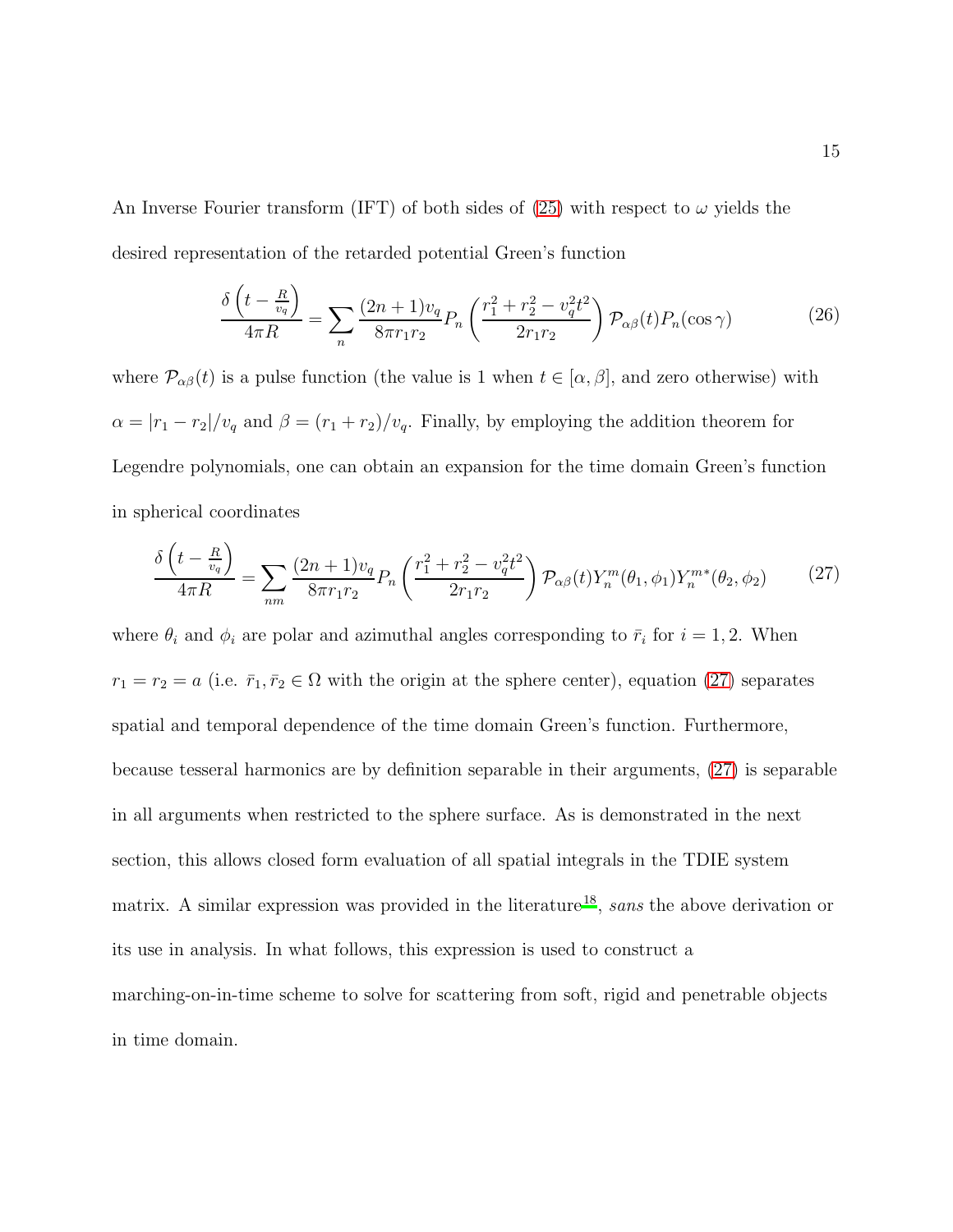## B. Discretization of TDIE

The first step in solving [\(4a\)](#page-7-0) and [\(4b\)](#page-7-1) using the representation of the Green's function given in Section is to represent the velocity potentials (and their normal derivatives) in terms of spatial and temporal basis functions. To this end, assume that the potentials can be represented as

<span id="page-15-0"></span>
$$
\varphi_0(\bar{r}, t) = \sum_{n=0}^{N} \sum_{m=-n}^{n} c_{nm}(t) Y_n^m(\theta, \phi) = \sum_{n=0}^{N} \sum_{m=-n}^{n} \sum_{k=1}^{N_t} c_{k, nm} T_k(t) Y_n^m(\theta, \phi)
$$
(28a)

$$
\partial_n \varphi_0(\bar{r}, t) = \sum_{n=0}^N \sum_{m=-n}^n d_{nm}(t) Y_n^m(\theta, \phi) = \sum_{n=0}^N \sum_{m=-n}^n \sum_{k=1}^{N_t} d_{k,nm} T_k(t) Y_n^m(\theta, \phi)
$$
(28b)

where  $c_{nm}(t)$  and  $d_{nm}(t)$  are the transient signatures of each spatial mode, and  $c_{k,nm}$  and  $d_{k,nm}$  are the final unknown coefficients to be solved for. In the above expansions  $T_k(t) = T(t - k\Delta_t)$  are the temporal basis functions,  $\Delta_t$  is the time step size, and N truncates the spatial basis expansions. While there are several choices for temporal basis functions including backward looking Lagrange polynomials<sup>[13](#page-27-1)</sup>, and splines<sup>[21](#page-28-3)</sup>, in this paper we use approximate prolate spheroidal wave functions  $(APSWFs)$  as interpolants<sup>[22](#page-28-4)</sup>. These functions are strictly band limited and approximately time limited functions and have been shown to have excellent interpolatory properties<sup>[22](#page-28-4)</sup>, and have found widespread use in time domain integral equation analysis<sup>[23](#page-28-5)[,24](#page-29-0)</sup>. They are given as

$$
T_k(t) = \frac{\omega_o \sin(\omega_o(t - k\Delta_t))}{\omega_s} \frac{\sinh(\frac{\pi}{2}p_t(1 - 1/\chi_o)\sqrt{1 - [(t - k\Delta t)/p_t\Delta_t]^2})}{\sinh(\frac{\pi}{2}p_t(1 - 1/\chi_o))\sqrt{1 - [(t - k\Delta t)/p_t\Delta_t]^2}} \tag{29}
$$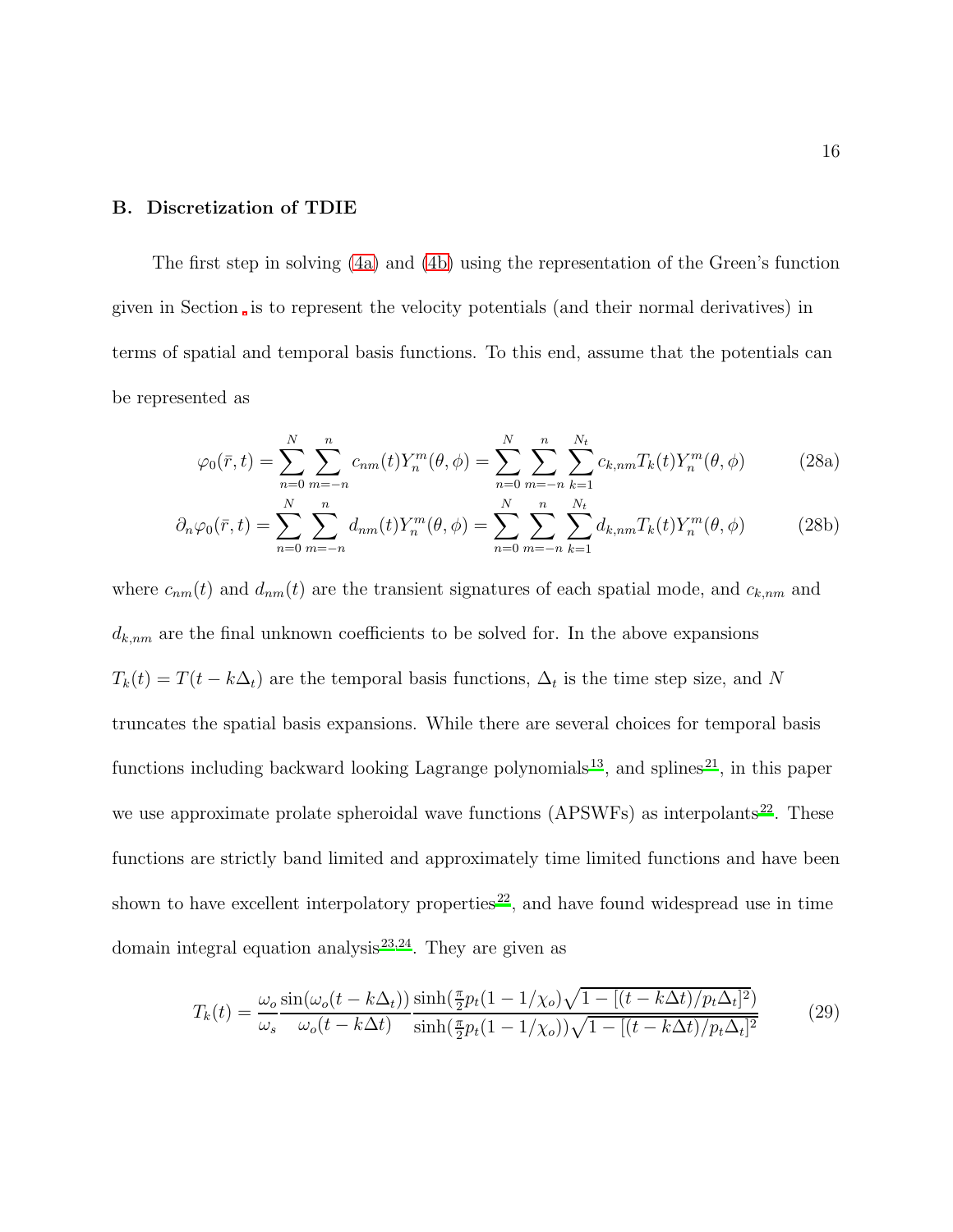where  $\chi_o$  is the oversampling ratio,  $\omega_s = \frac{\pi}{\Delta}$  $\frac{\pi}{\Delta_t} = \chi_o \omega_{max}, \omega_o = \frac{\omega_s + \omega_{max}}{2}$  $\frac{\omega_{max}}{2}$ , and  $p_t$  defines the half-width of the function. The APSWF  $T_k(t)$  is symmetric about  $t = k\Delta t$ , and therefore possesses a non-causal portion of duration  $p_t$ .

Using [\(28\)](#page-15-0) in [\(4a\)](#page-7-0) and [\(4b\)](#page-7-1), testing in space with  $Y_n^{m*}(\theta, \phi)$  and in time with a delta function  $\delta(t)$  results in a system of equations that may be compactly represented as

<span id="page-16-0"></span>
$$
\sum_{i=0}^{p_t} \mathcal{Z}_{-i} \mathcal{I}_{j+i} = \mathcal{F}_j - \sum_{i=max\{j-k_{max},1\}}^{j-1} \mathcal{Z}_{j-i} \mathcal{I}_i
$$
 (30)

where  $k_{max} = \left[\frac{R}{v\Delta_t}\right] + p_t$ . Explicit expression for matrices in [\(30\)](#page-16-0) will be given in the subsequent sub-sections. Recall that the system of equations is not causal thanks to the choice of the temporal basis function. Methods to convert this equation to a casual system using band limited extrapolation have been prescribed<sup>[25](#page-29-1)</sup>, and are used here. The resulting set of equations can be written as

<span id="page-16-1"></span>
$$
\tilde{\mathcal{Z}}_0 \mathcal{I}_j = \mathcal{F}_j - \sum_{i=max\{j-k_{max},1\}}^{j-1} \tilde{\mathcal{Z}}_{j-i} \mathcal{I}_i
$$
\n(31)

where  $\tilde{\mathcal{Z}}_k$  for all k are related to  $\mathcal{Z}_k$  and can be obtained from the expressions given by Wildman et al.<sup>[25](#page-29-1)</sup> This equation forms a marching-on-in-time system that can be used to recursively obtain the time signatures,  $c_{nm}(t)$  and  $d_{nm}(t)$ , of the coefficients of the spherical harmonics. In the above equations, the forcing function  $\mathcal F$  is defined as

$$
\mathcal{F}_{nm,i} = \left. \int_{\Omega_1} dS' Y_n^{m*}(\theta, \phi) \partial_t \varphi^i(\bar{r}, t) \right|_{t=i\Delta_t}
$$
\n(32)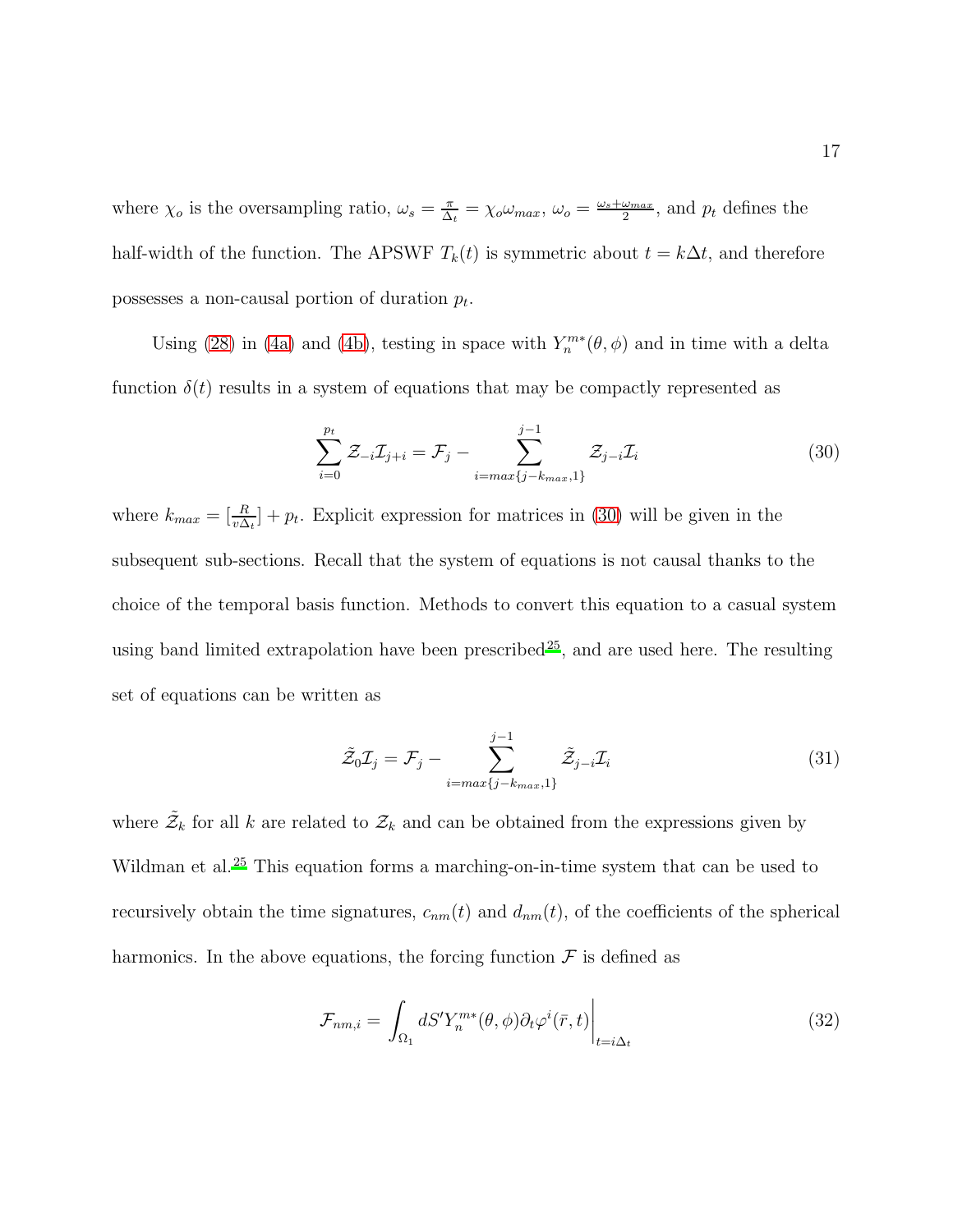Next, we prescribe the elements of  $\mathcal{Z}_k$  for three different equations: the cases of sound soft, hard and penetrable objects, respectively.

## 1. Sound Soft Object

As is evident from [\(5\)](#page-8-2), the unknowns are those associated with the normal derivative of the velocity potential,  $d_{nm}(t)$ , i.e.,  $\mathcal{I}_{nm,i} = d_{i,nm}$ . The elements of the  $\mathcal{Z}_i$  can be obtained using

$$
\mathcal{Z}_{nm,n'm',i} = \partial_t \int_{\Omega_1} Y_n^{m*}(\theta,\phi) \int_{\Omega_1} \frac{\delta(t - \frac{R}{v_0})}{4\pi R} \star T(t) Y_{n'}^{m'}(\theta',\phi') dS' dS \Big|_{t = i\Delta_t}
$$
\n
$$
= \frac{v_0}{8\pi r r'} P_n \left( \frac{r^2 + r'^2 - v_0^2 t^2}{2rr'} \right) \mathcal{P}_{\alpha\beta}(t) \star \partial_t T(t) \delta_{nn'} \delta_{mm'} \Big|_{\substack{r = a \\ r' = a \\ t = i\Delta_t}} \tag{33}
$$
\n
$$
\dot{=} \mathcal{L}\{i, n, v_0\} \delta_{nn'} \delta_{mm'}
$$

where  $\delta_{pp'}$ , for  $p = n, m$  are the Kronecker delta function. In the above expressions, we have used [\(27\)](#page-14-0) and the basis set for  $\partial_n \psi(\bar{r}, t)$  from [\(28\)](#page-15-0). The orthogonality of the spatial basis functions renders the spatial integral trivial to evaluate leaving only temporal convolution to be numerically integrated. Note that since the temporal basis is strictly band limited, so is its convolution with the Legendre polynomial. Furthermore, the Green's function is a polynomial of order  $2n$ . As a result of this smoothness, this convolution can be evaluated efficiently using numerical quadrature.

#### 2. Sound hard Object

The sound hard case is slightly more complex as it involves the normal derivative of the Green's function, with the velocity potential as the unknown, i.e.,  $\mathcal{I}_{i,nm} = c_{i,nm}$ . The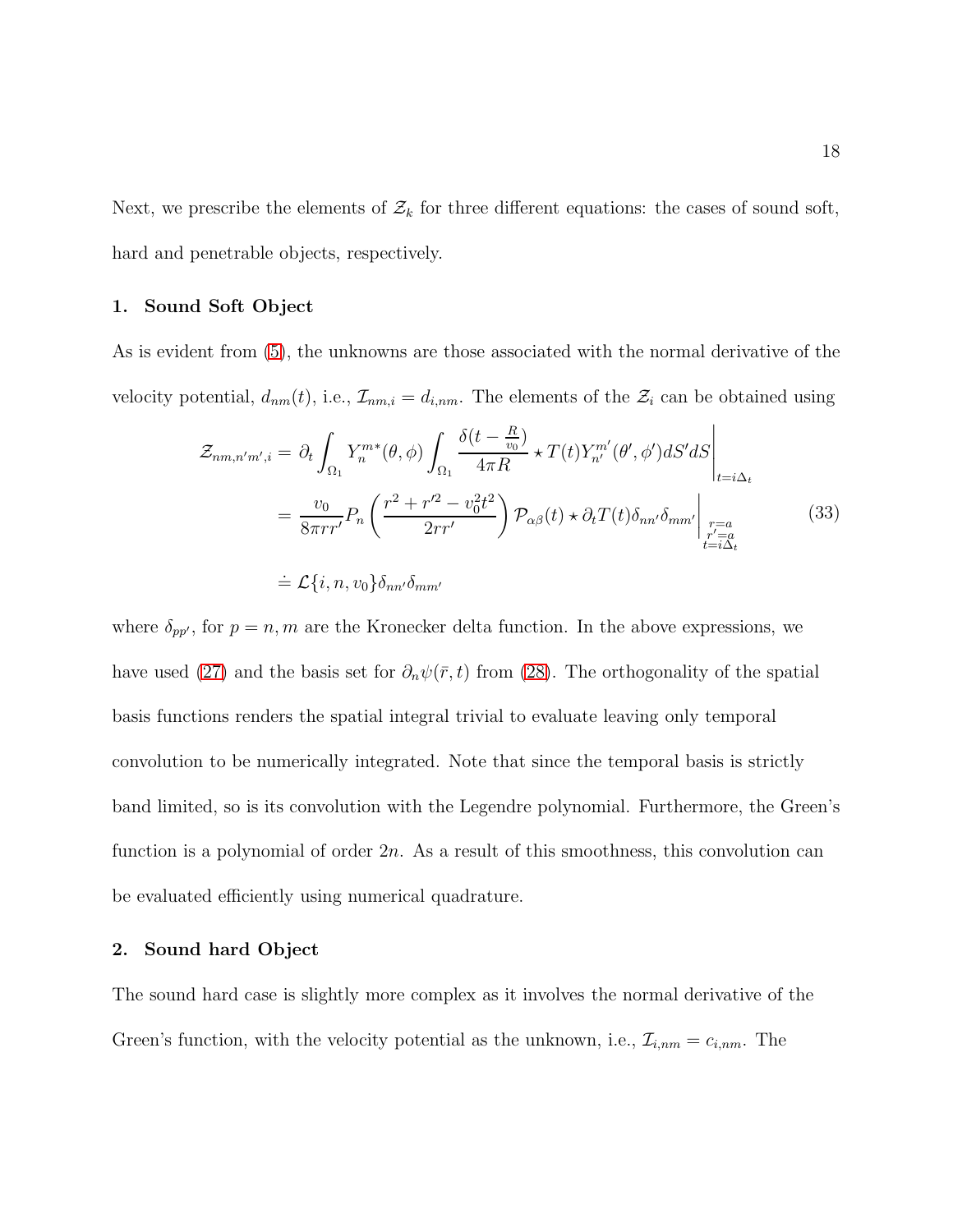elements of  $\mathcal{Z}_i$  can be obtained using

$$
\mathcal{Z}_{nm,n'm',i} = \left[ \int_{\Omega_1} Y_n^{m*}(\theta,\phi) \partial_t T(t) Y_n^m(\theta,\phi) dS \right. \n+ \int_{\Omega_1} Y_n^{m*}(\theta,\phi) \int_{\Omega_1} \frac{\partial}{\partial n'} \frac{\delta \left( t - \frac{R}{v_0} \right)}{4\pi R} \star \partial_t T(t) Y_n^m(\theta',\phi') dS' dS \right] \Big|_{t=i\Delta_t} \n= \left[ \delta(t) + \frac{\partial}{\partial n'} \left\{ \frac{v_0}{2rr'} P_n \left( \frac{r^2 + r'^2 - v_0^2 t^2}{2rr'} \right) \mathcal{P}_{\alpha\beta}(t) \right\} \right] \star \partial_t T(t) \delta_{nn'} \delta_{mm'} \Big|_{\substack{r=a\\r'=a\\t=i\Delta_t}}.
$$
\n(34)

As before, the only integrals to be numerically evaluated are the temporal convolutions between smooth functions.

## 3. Penetrable Object

Finally, the penetrable case requires both the velocity potential and its normal derivative as unknowns, i.e.,  $\mathcal{I}_{i,nm} = \{c_{i,nm}, d_{i,nm}\}\.$  As a result, the  $\mathcal{Z}_i$  combines all of the previously defined operators and can be rewritten as

$$
\mathcal{Z}_{nm,n'm',i} = \begin{bmatrix} \mathcal{Z}_{nm,n'm',i}^{pp} & \mathcal{Z}_{nm,n'm',i}^{pv} \\ \mathcal{Z}_{nm,n'm',i}^{vp} & \mathcal{Z}_{nm,n'm',i}^{vv} \end{bmatrix}
$$
(35)

where

$$
\mathcal{Z}_{nm,n'm',i}^{pp} = \mathcal{L}\{i,n,v_0\}\delta_{nn'}\delta_{mm'}
$$
\n(36a)

$$
\mathcal{Z}_{nm,n'm',i}^{pv} = \left[\partial_t T(t) + \mathcal{K}\{i,n,v_0\}\right] \delta_{nn'} \delta_{mm'}
$$
\n(36b)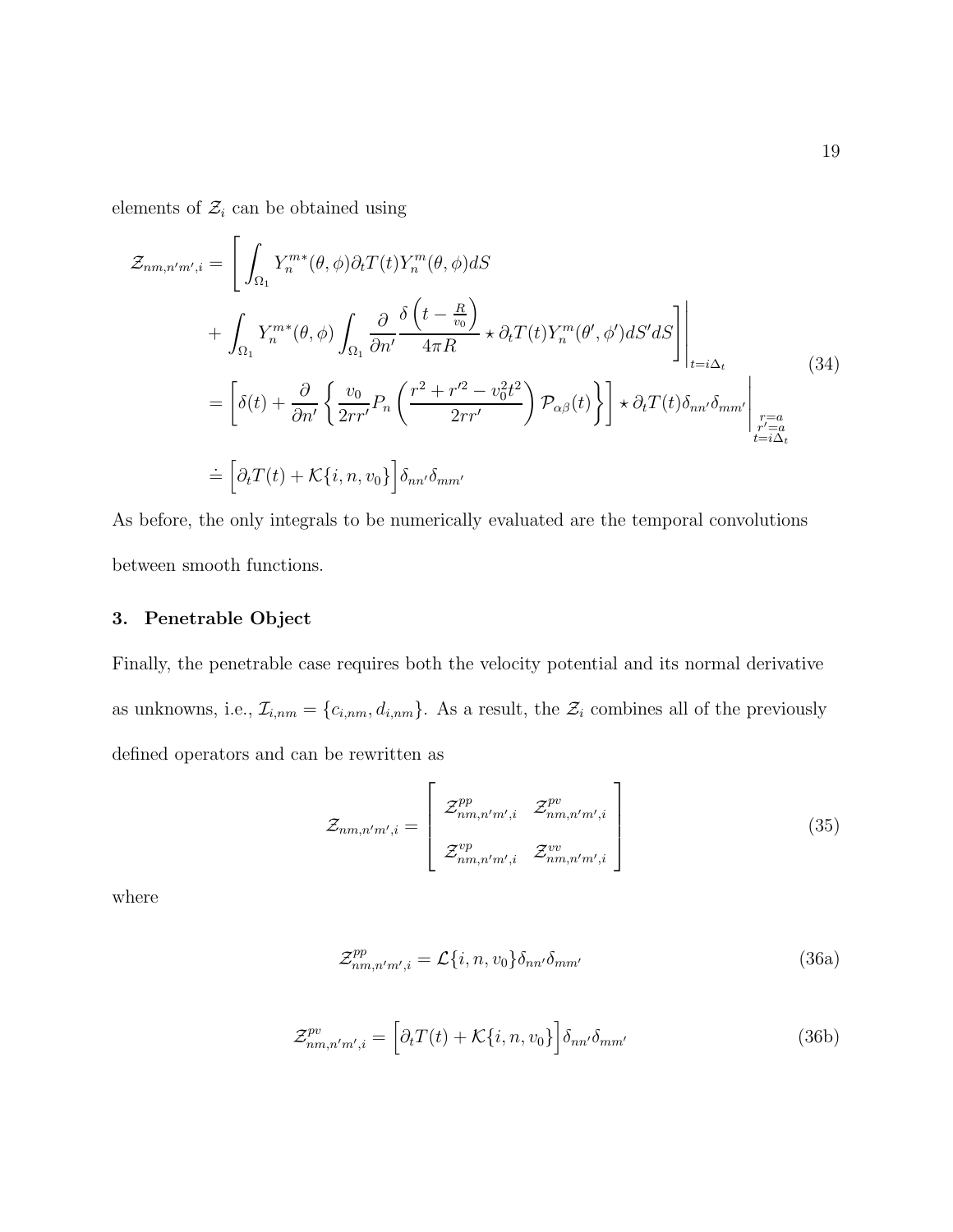$$
\mathcal{Z}_{nm,n'm',i}^{vp} = \mathcal{L}\{i,n,v_1\}\delta_{nn'}\delta_{mm'}
$$
\n(36c)

<span id="page-19-0"></span>
$$
\mathcal{Z}_{nm,n'm',i}^{vv} = \left[\partial_t T(t) - \mathcal{K}\{i,n,v_1\}\right] \delta_{nn'} \delta_{mm'}
$$
\n(36d)

All of the time domain systems for the three different case can be solved efficiently using equation [\(31\)](#page-16-1), whose complexity order is  $\mathcal{O}(N_t)$  in time. For a spherical surface, the spatial system matrix is purely diagonal, which means, as in frequency domain, that the transient coefficients can be solved for one mode at a time. Therefore the TDIE solver is of linear complexity in both space and time. In next section numerical examples involving different scatterers are given that demonstrate the stability and accuracy of this time domain framework.

#### V. Numerical Examples

In this section, we provide results that illustrate the accuracy and stability of the method. First, transient scattering results for sound-soft, sound-hard and penetrable spheres due to an incident pulse are presented. By taking a Fourier transform, the normalized spectra are validated against time domain Mie theory. Next, convergence of the method relative to temporal sampling and interpolation is studied by choosing different oversampling factors and temporal basis function widths. Finally, a long time simulation is performed to demonstrate late time stability of the proposed solver. In this section, the problem studied is scattering due to a wide band modulated Gaussian pulse incident on a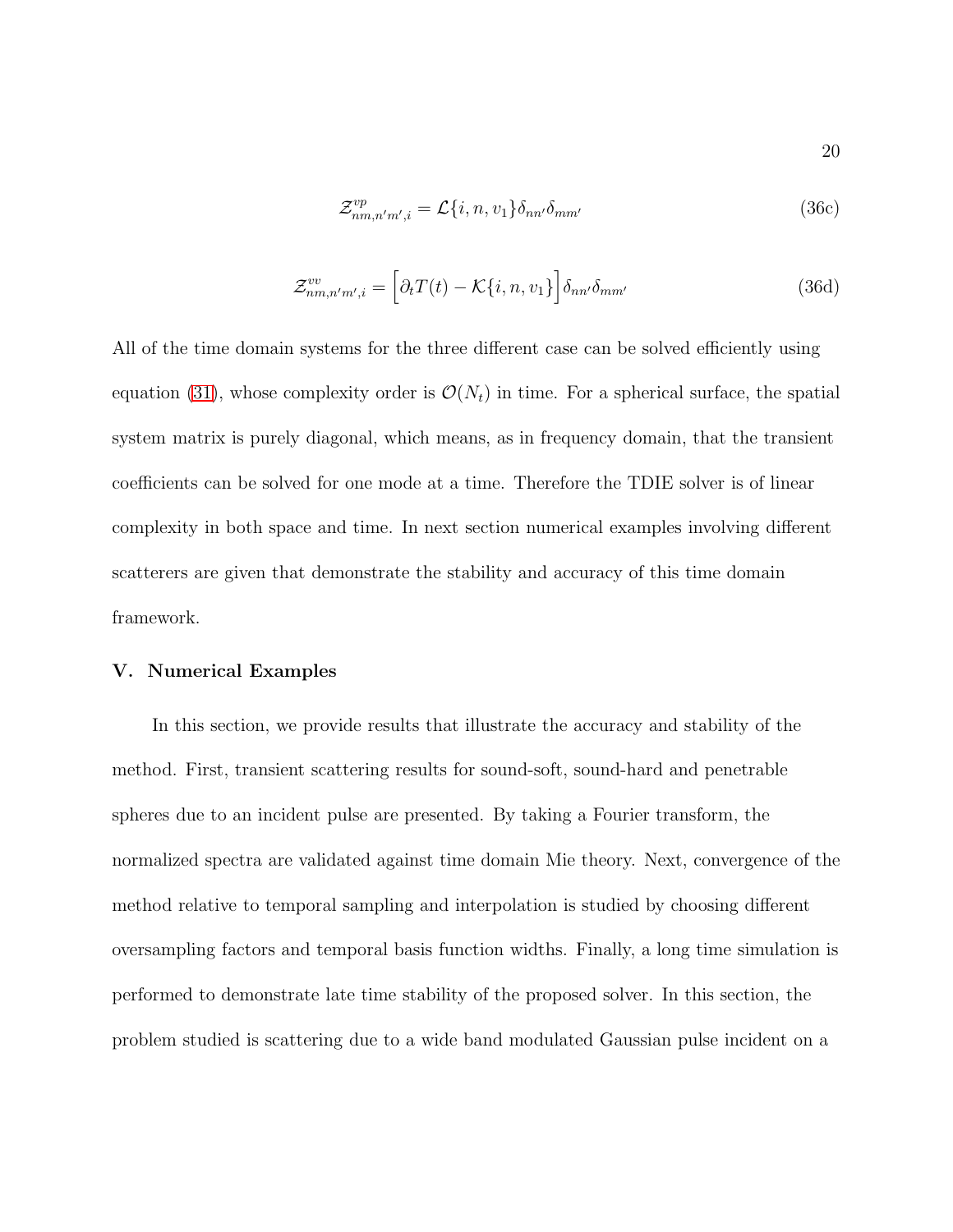sphere of radius  $10\mu$ m. The normalized excitation pulse has a center frequency of  $f_0 = 20$ MHz, and a bandwidth of  $B = 15$ MHz. The sound speed in the exterior medium  $(\bar{r} \in D_0)$  is  $v_0 = 1500 \text{m/s}$ , and the sound speed in the interior medium  $(\bar{r} \in D_1)$  is  $v_1 = 340 \text{m/s}$ . The density ratio between exterior and interior media is 1.2. The time step size is chosen as  $\Delta_t = \frac{1}{\gamma_c f_s}$  $\frac{1}{\chi_o f_{max}}$ , where  $f_{max} = f_0 + B$  and the ratio  $\chi_o$  is related to the oversampling factor(ratio between sampling frequency  $f_s$  and Nyquist frequency  $f_N = 2f_{max}$ ). In the present tests the incident field propagates along the  $\theta^i = 0$ °and  $\phi^i = 0$ °direction, although it could be incident from any direction.

## A. Transient scattering

First, we present scattering results for the sound-soft, sound-hard, and penetrable cases. In each example,  $\chi_o = 20$  is chosen and  $p_t = 5$  is used as the half-width of the temporal basis function. Due to the size of the scattering sphere and the frequency content of the incident pulse, four modes are sufficient to give convergent results. Note that, because the expressions derived for the time domain integral equations are equivalent to the Fourier transforms of the corresponding frequency domain expressions (as shown in section [\)](#page-8-0), the number of harmonics required to reconstruct the field is exactly the same as in a traditional frequency domain Mie solution, i.e.  $N_{mode} \sim ka$ , with k the wave number corresponding the maximum frequency.

First, the TDIE is applied to soft sphere case, to obtain the normal derivative of the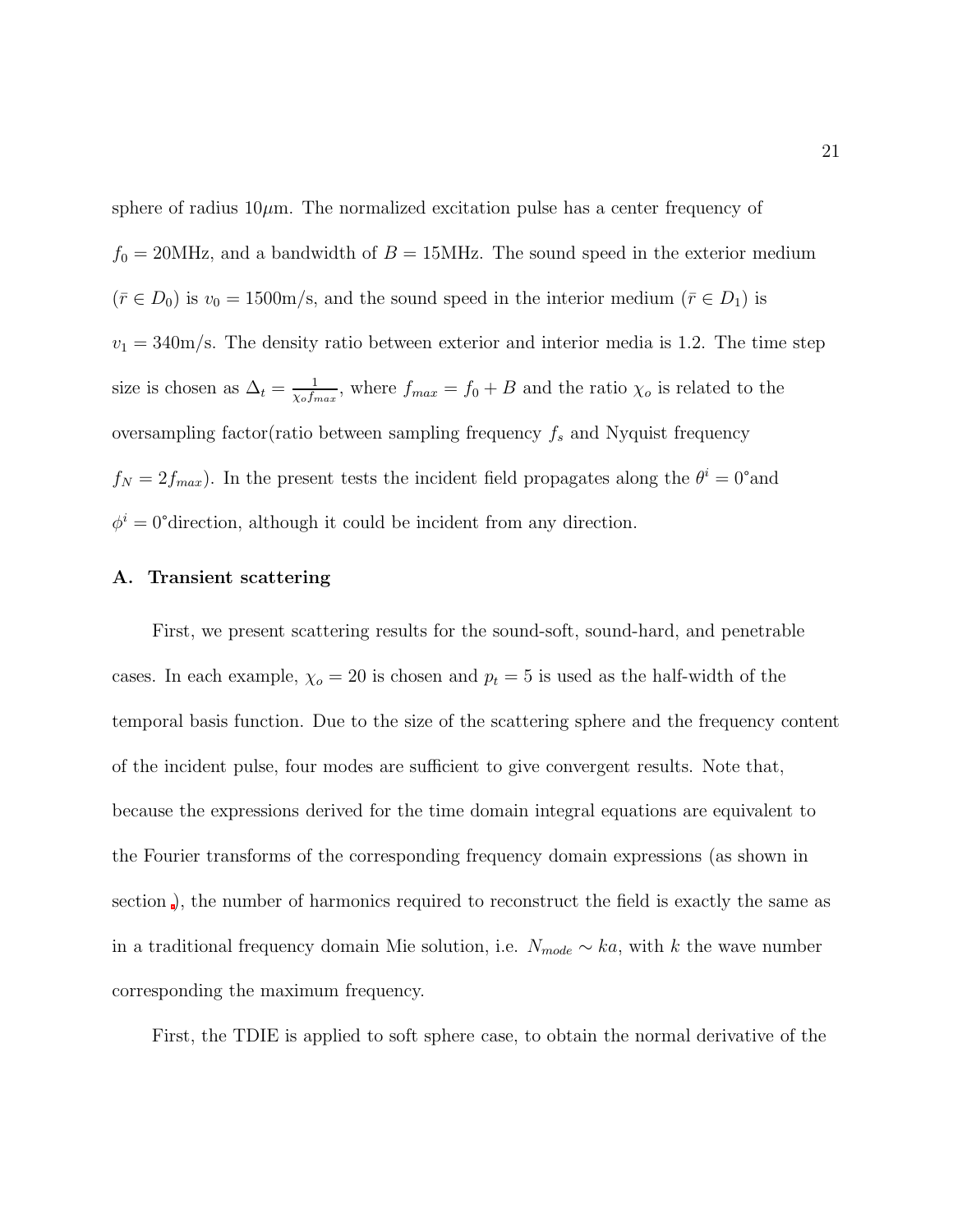velocity potential. Figure 1 plots the time domain normal derivative of velocity potential observed at one point  $(\theta = 0^{\circ} \text{and } \phi = 0^{\circ})$  on the sphere surface compared with a result from the IFT of the frequency domain Mie solution, and Figure 2 shows the normalized frequency spectrum of the TDIE result, compared again with frequency domain Mie solution. From the frequency spectrum plot, it is clear that all of the frequency components within the band are accurately captured.

Next, the results for the sound-hard case are given in Figures 3 (transient velocity potential) and 4 (normalized frequency spectrum). The velocity potential corresponding to the incidence pulse is also shown in Figure 3 to illustrate the difference between the incident field and the total field including scattering field. A common practice in analyzing these types of problems is to assume that the total field is the same as the incident field. The result in Figure 3 shows that, with the given problem parameters (which are within the ranges used in applications such as ultrasound contrast agent simulation), this approximation is not valid, and the total field must be solved self-consistently to obtain a correct solution.

The third example is the more complicated penetrable case in which both the velocity potential and its normal derivative are sought by solving the two coupled integral equations in Section [.](#page-14-0) The total velocity potential and its frequency spectrum are given in Figures 5 and 6 respectively. For the penetrable case, resonance phenomena result in a response with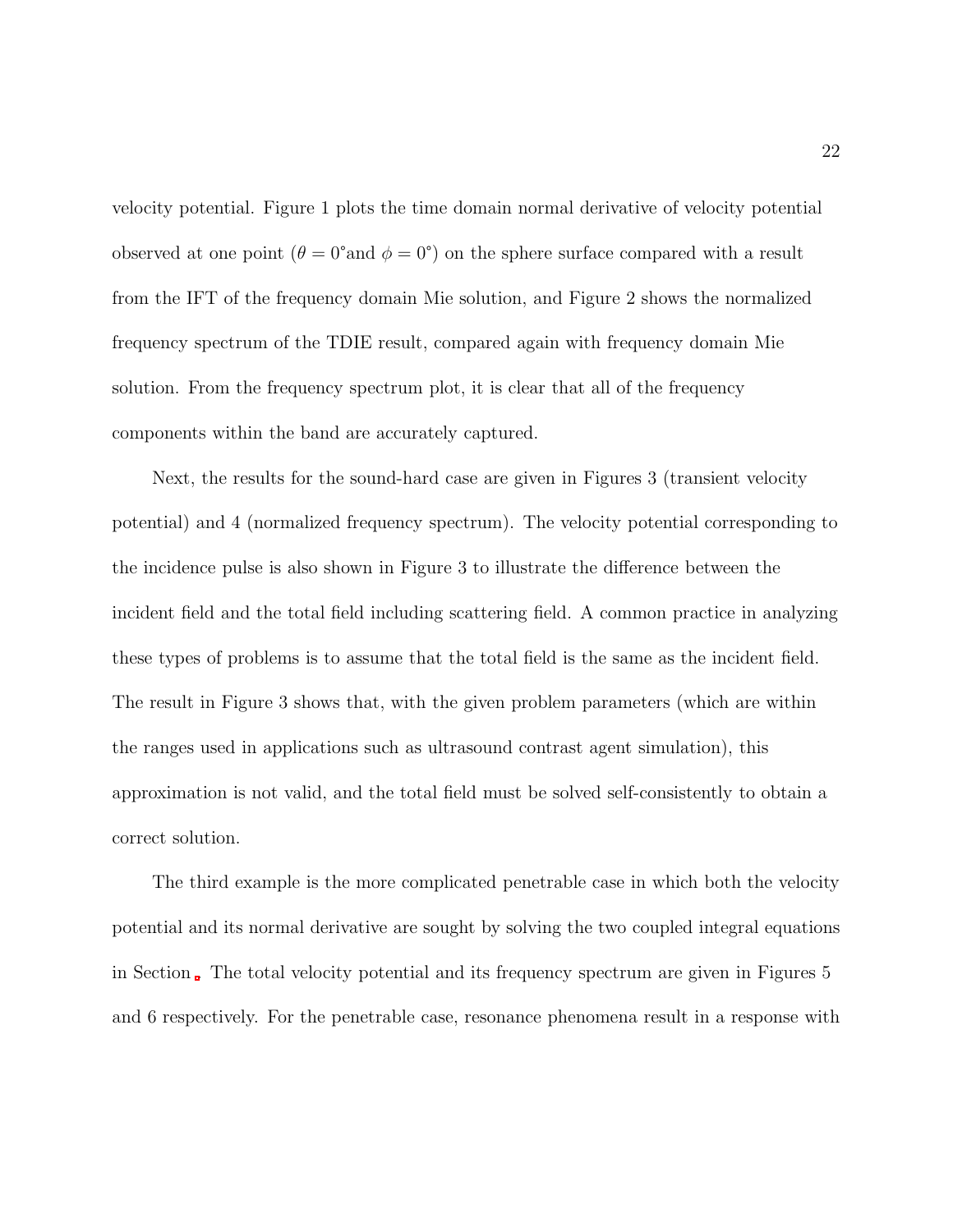duration much longer than that of the incident Gaussian pulse. The corresponding resonance peaks are clearly visible in the frequency domain plot in Figure 6; all of these are captured very accurately by the proposed time domain simulation. Note that the inverse Fourier transform of the time domain Mie solution is not given here to make the plot easily readable. The accuracy of the time domain signal may be verified in the frequency domain plot of Figure 6.

#### B. Accuracy and stability of TDIE solver

The next examples investigate convergence of the TDIE method relative to the oversampling factor and the half-width  $p_t$  of the APSWF. The problem parameters are the same as for the previous three scattering results. Results show convergence in the relative  $l_2$  error norm for the frequency spectrum of the TDIE solver compared with the frequency domain Mie solution. Figure 7 shows three curves which represent relative  $l_2$  error versus oversampling factor  $(f_s/f_N)$  for 0th, 4th and 8th mode. Even for high order modes, the relative error decreases to approximately  $10^{-7}$  with decrease in time step size. Another factor that influences the accuracy is the width  $(2p_t)$  of the temporal basis function. Error curves for the 0th and 4th mode versus  $p_t$  are plotted in Fig. 8, where  $\chi_o = 20$  and  $p_t$  is increased from 1 to 6. By increasing the width of temporal basis function, the accuracy significantly improves due to the higher order interpolation capability of the APSWF. There is a plateau in convergence at approximately  $p_t = 4$  that we attribute to other factors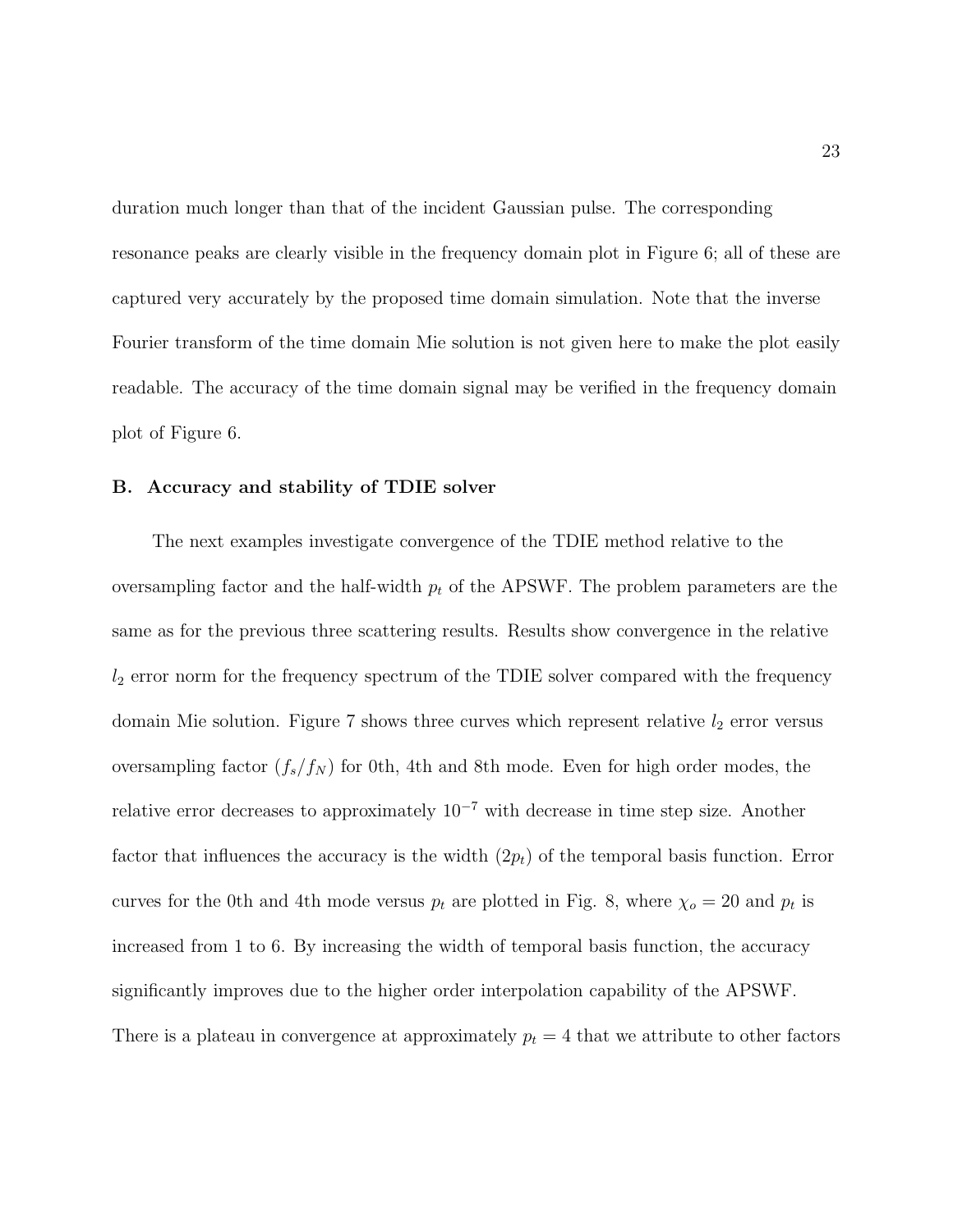in the discretization and solution process, particularly in the inversion of the MOT system; the purpose of presenting this result is to show that the parameters for the APSWF used in the scattering results above are sufficiently converged with respect to  $p_t$ . With both the validation results and the shown convergence performance, the proposed time domain solver matches well against the analytical frequency domain Mie Theory results.

In addition to accuracy, late-time stability is a very well known problem for TDIE solvers, and has been heavily studied by researchers in both the acoustics and electromagnetics communities<sup>[15](#page-27-2)[,21](#page-28-3)[,24](#page-29-0)</sup>. Analyses in several of these works indicate that a major source of instability is error in numerically evaluating spatial integrals. In the present work all spatial integrations are performed analytically and the temporal convolutions yield smooth functions. As a result the method exhibits excellent late-time stability. Figure 9 shows a stable solution at an observation point on the sphere for 200,000 time steps.

#### VI. Conclusion

This paper presents a time domain boundary integral equation framework for analyzing acoustic scattering from spherical objects in a homogeneous medium. The unknown velocity potential is spatially discretized in terms of tesseral harmonics, and temporally discretized in terms of strictly band limited Approximate Spheroidal Wave Functions. An expansion of the time domain Green's function in terms of spherical functions avoids the necessity of taking an inverse Fourier transform of a spherical Hankel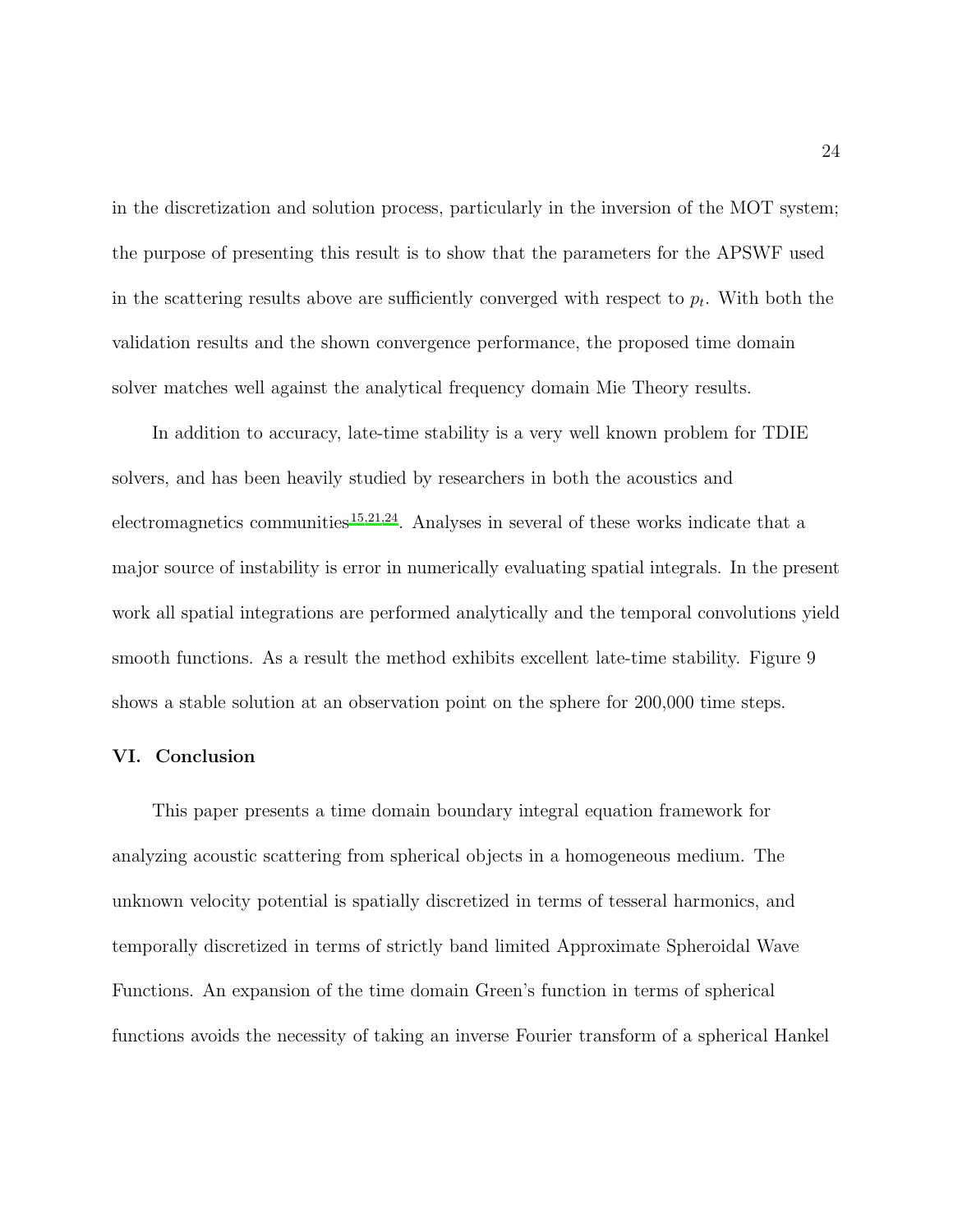function, as was done in previous work, and permits separation of temporal and spatial integrations in the boundary integral operators when applied to a spherical geometry. Furthermore, the Green's function expansion permits mesh free spatial discretization with analytical and singularity-free evaluation of spatial integrations in both the single and double layer potential operators. Temporal convolutions involve band limited functions and therefore exhibit rapid convergence when numerically integrated. Numerical results demonstrate that the global time domain matrix system is well behaved and the MOT process is stable, even for long simulation time. Since the spatial basis functions are mutually orthogonal, the system matrices are diagonal, which leads to an algorithm that with cost that scales linearly in both storage and computational complexity. It has been demonstrated both analytically and numerically that the TDIE result converges to the traditional frequency domain Mie Theory solution, and is therefore capable of capturing all scattering phenomena without relying on simplifying assumptions.

The method has several possible applications and extensions. First, it provides direct insight into the transient scattering behavior of acoustically excitepd spherical scatterers, e.g. microbubbles for drug delivery. Second, it can provide direct time domain validation for purely numerical methods. Third, it may be extended to nonlinear problems, for instance those in which the bubble moves under the influence of the exciting acoustic field. Fourth, it can be expanded to systems of multiple spherical scatterers using a time domain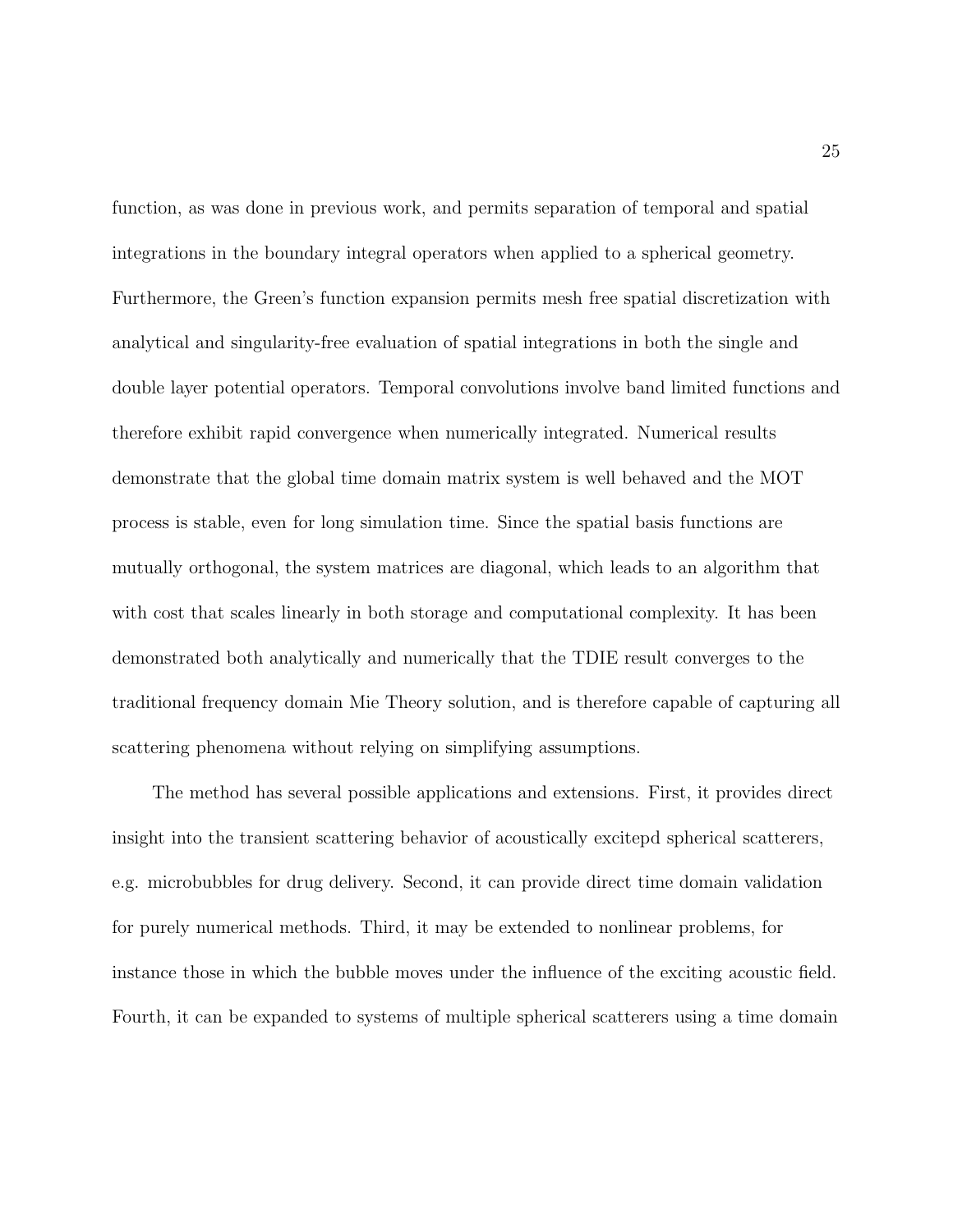analog to the T-matrix method. The last two topics in particular are the subject of future work.

## Acknowledgements

The authors wish to acknowledge the support from NSF CCF-1018516 and NSF CMMI-1250261. D. Dault would like to acknowledge support from the NSF Graduate Research Fellowship Program.

## REFERENCES

- <span id="page-25-0"></span>1. F. S. Henyey, "Acoustic scattering from ocean microbubble plumes in the 100-hz to 2khz region", Journal Of The Acoustical Society Of America 90, 399–405 (1991).
- 2. T. Kozasa, J. Blum, and T. Mukai, "Optical-properties of dust aggregates .1. wavelength dependence", Astronomy & Astrophysics 263, 423–432 (1992).
- 3. M. Quinten and U. Kreibig, "Absorption and elastic-scattering of light by particle aggregates", Applied Optics 32, 6173–6182 (1993).
- 4. N. Dejong and L. Hoff, "Ultrasound scattering properties of albunex microspheres", Ultrasonics 31, 175–181 (1993).
- <span id="page-25-1"></span>5. P. M. Shankar, P. D. Krishna, and V. L. Newhouse, "Subharmonic backscattering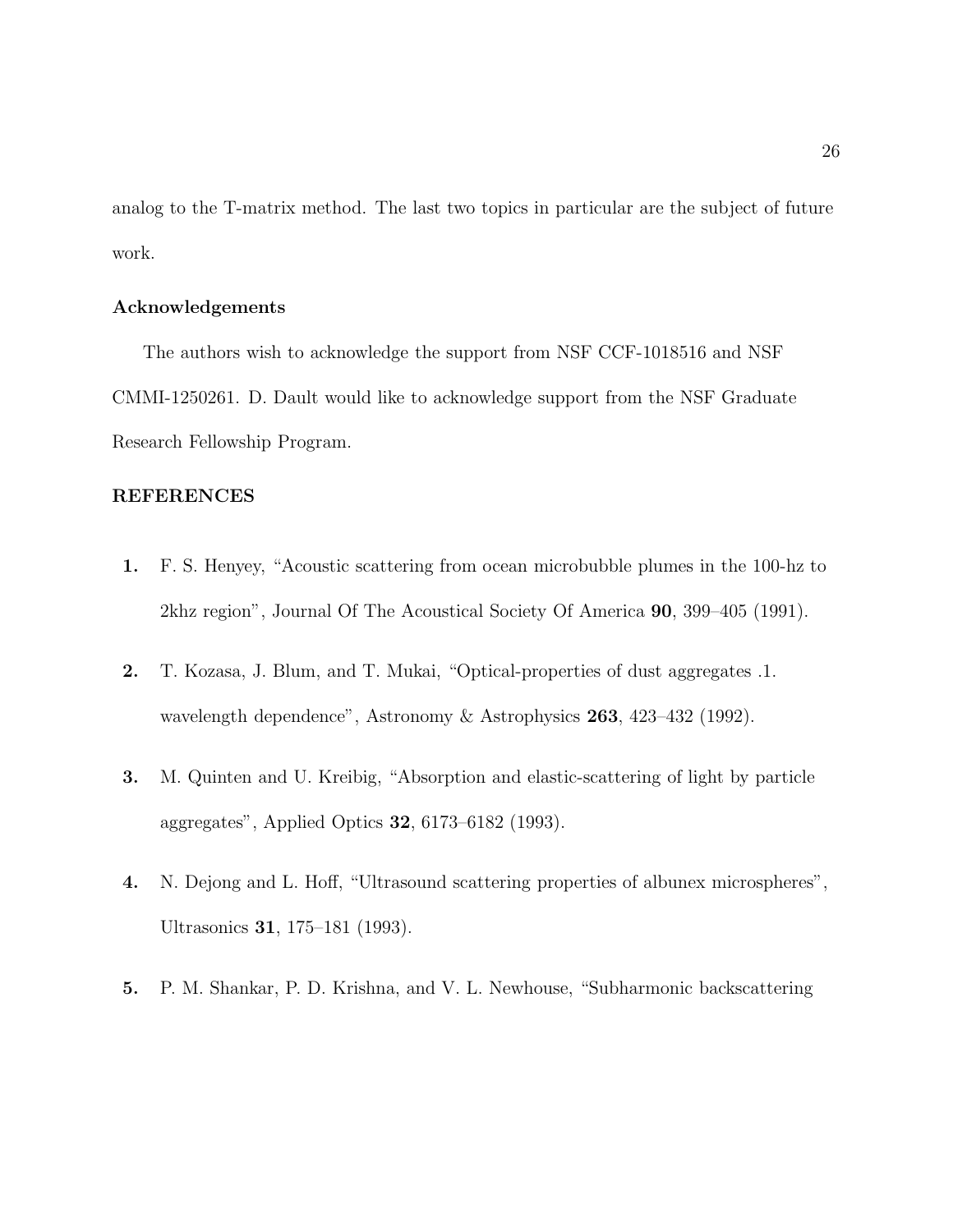from ultrasound contrast agents", Journal Of The Acoustical Society Of America 106, 2104–2110 (1999).

- <span id="page-26-0"></span>6. W. T. Shi and F. Forsberg, "Ultrasonic characterization of the nonlinear properties of contrast microbubbles", Ultrasound in Medicine and Biology 26, 93–104 (2000).
- <span id="page-26-1"></span>7. D. H. Simpson, C. T. Chin, and P. N. Burns, "Pulse inversion Doppler: A new method for detecting nonlinear echoes from microbubble contrast agents", IEEE Transactions On Ultrasonics Ferroelectrics and Frequency Control 46, 372–382 (1999).
- <span id="page-26-2"></span>8. A. Y. Perelman, "Application of mie series to soft particles", Pure and Applied Geophysics 116, 1077–1088 (1978).
- <span id="page-26-3"></span>9. A. Ishimaru, Electromagnetic Wave Propagation, Radiation, and Scattering, (Prentice Hall Press, Upper Saddle River, New Jersey, 1990) Chap. 11, pp. 336–342 .
- <span id="page-26-4"></span>10. P. C. Waterman, "New formulation of acoustic scattering", The Journal of the Acoustical Society of America 45, 1417–1429 (1969).
- 11. N. A. Gumerov and R. Duraiswami, "Computation of scattering from N spheres using multipole reexpansion", Journal Of The Acoustical Society Of America 112, 2688–2701 (2002).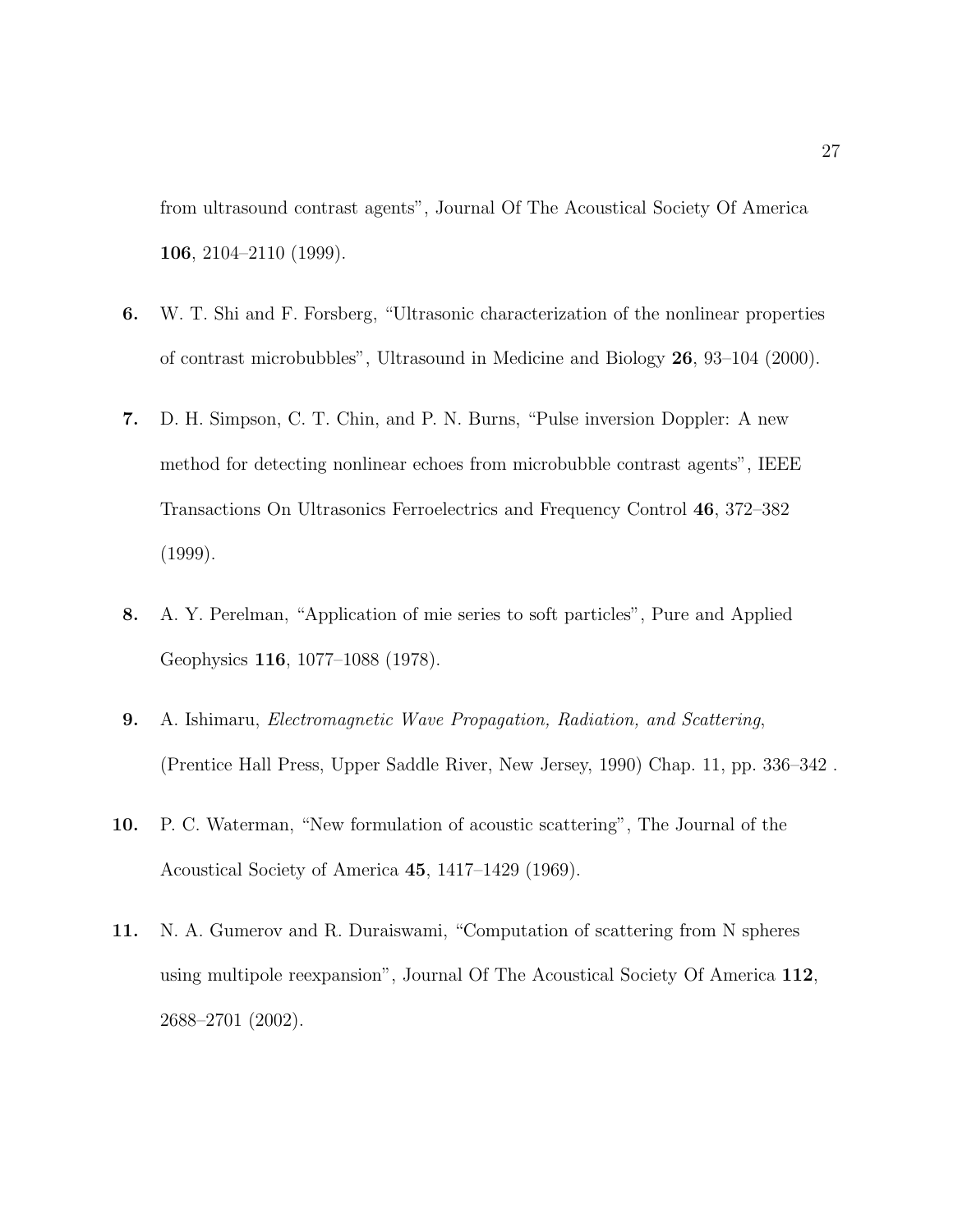- <span id="page-27-0"></span>12. M. Ganesh and S. C. Hawkins, "A stochastic pseudospectral and T-matrix algorithm for acoustic scattering by a class of multiple particle configurations", Journal of Quantitative Spectroscopy & Radiative Transfer 123, 41–52 (2013).
- <span id="page-27-1"></span>13. A. Ergin, B. Shanker, and E. Michielssen, "Fast Evaluation of Three-Dimensional Transient Wave Fields Using Diagonal Translation Operators", Journal Of Computational Physics 146, 157–180 (1998).
- 14. J. Haggblad and B. Engquist, "Consistent modeling of boundaries in acoustic finite-difference time-domain simulations", Journal Of The Acoustical Society Of America 132, 1303–1310 (2012).
- <span id="page-27-2"></span>15. T. Ha-Duong, B. Ludwig, and I. Terrasse, "A Galerkin BEM for transient acoustic scattering by an absorbing obstacle", International journal for numerical methods in engineering 57, 1845–1882 (2003).
- <span id="page-27-3"></span>16. A. Shlivinski and E. Heyman, "Time-domain near-field analysis of short-pulse antennas .i. spherical wave (multipole) expansion", IEEE Transactions On Antennas and Propagation 47, 271–279 (1999).
- <span id="page-27-4"></span>17. E. Heyman and A. J. Devaney, "Time-dependent multipoles and their application for radiation from volume source distributions", Journal Of Mathematical Physics 37, 682–692 (1996).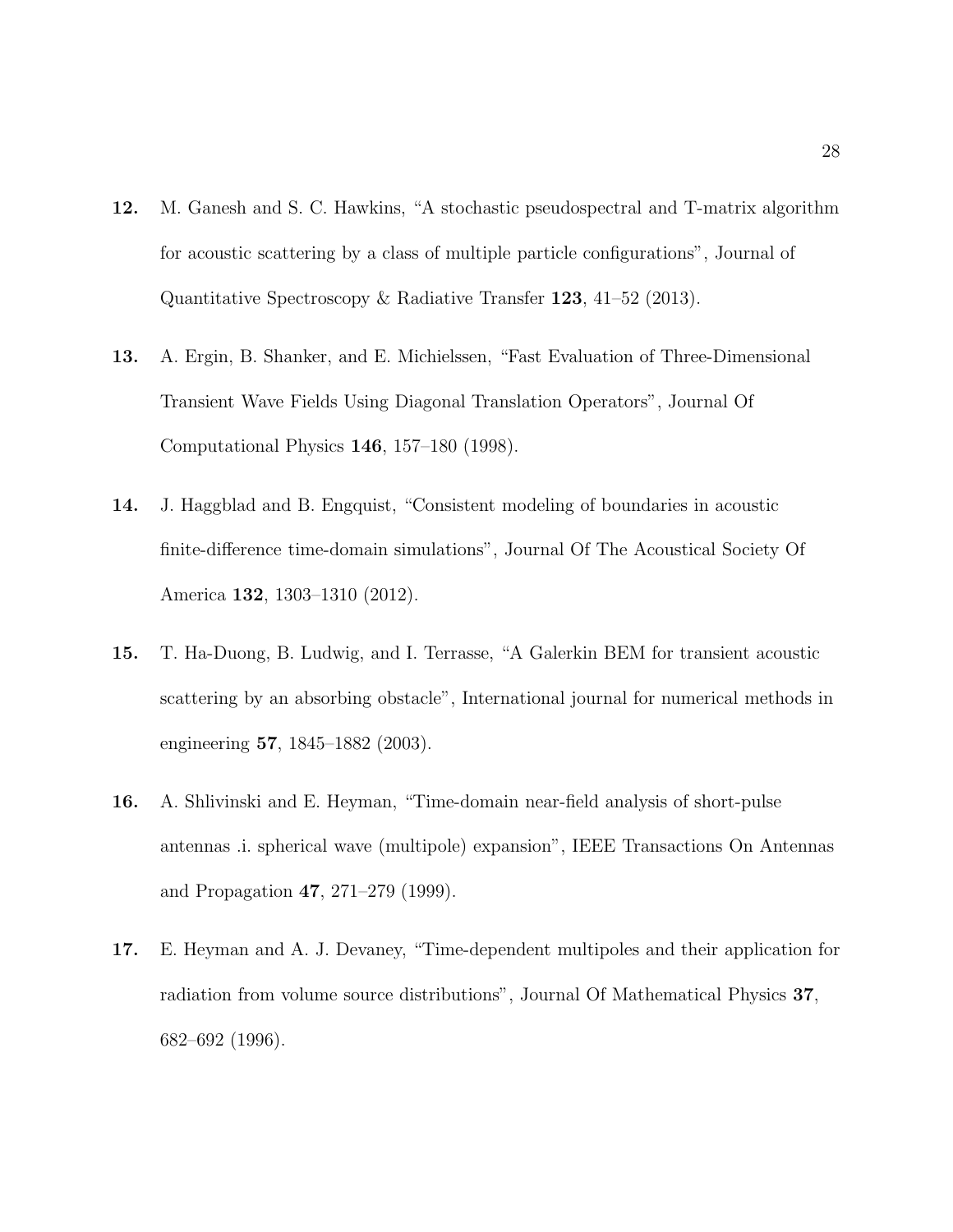- <span id="page-28-0"></span>18. O. M. Buyukdura and S. S. Koc, "Two alternative expressions for the spherical wave expansion of the time domain scalar free-space Green's function and an application: Scattering by a soft sphere", Journal Of The Acoustical Society Of America 101, 87–91 (1997).
- <span id="page-28-1"></span>19. A. J. Burton and G. F. Miller, "The Application of Integral Equation Methods to the Numerical Solution of Some Exterior Boundary-Value Problems", Proceedings of the Royal Society of London. Series A, Mathematical and Physical Sciences 323, 201–210 (1971).
- <span id="page-28-2"></span>20. H. A. Schenck, "Improved Integral Formulation for Acoustic Radiation Problems", The Journal of the Acoustical Society of America 44, 41–58 (1968).
- <span id="page-28-3"></span>21. P. Davies and D. Duncan, "Convolution-in-time approximations of time domain boundary integral equations", SIAM Journal on Scientific Computing 35, B43–B61 (2013).
- <span id="page-28-4"></span>22. J. J. Knab, "Interpolation of band-limited functions using the approximate prolate series", IEEE Transactions on Information Theory 25, 717–720 (1979).
- <span id="page-28-5"></span>23. A. A. Ergin, B. Shanker, and E. Michielssen, "Fast analysis of transient acoustic wave scattering from rigid bodies using the multilevel plane wave time domain algorithm", Journal Of The Acoustical Society Of America 107, 1168–1178 (2000).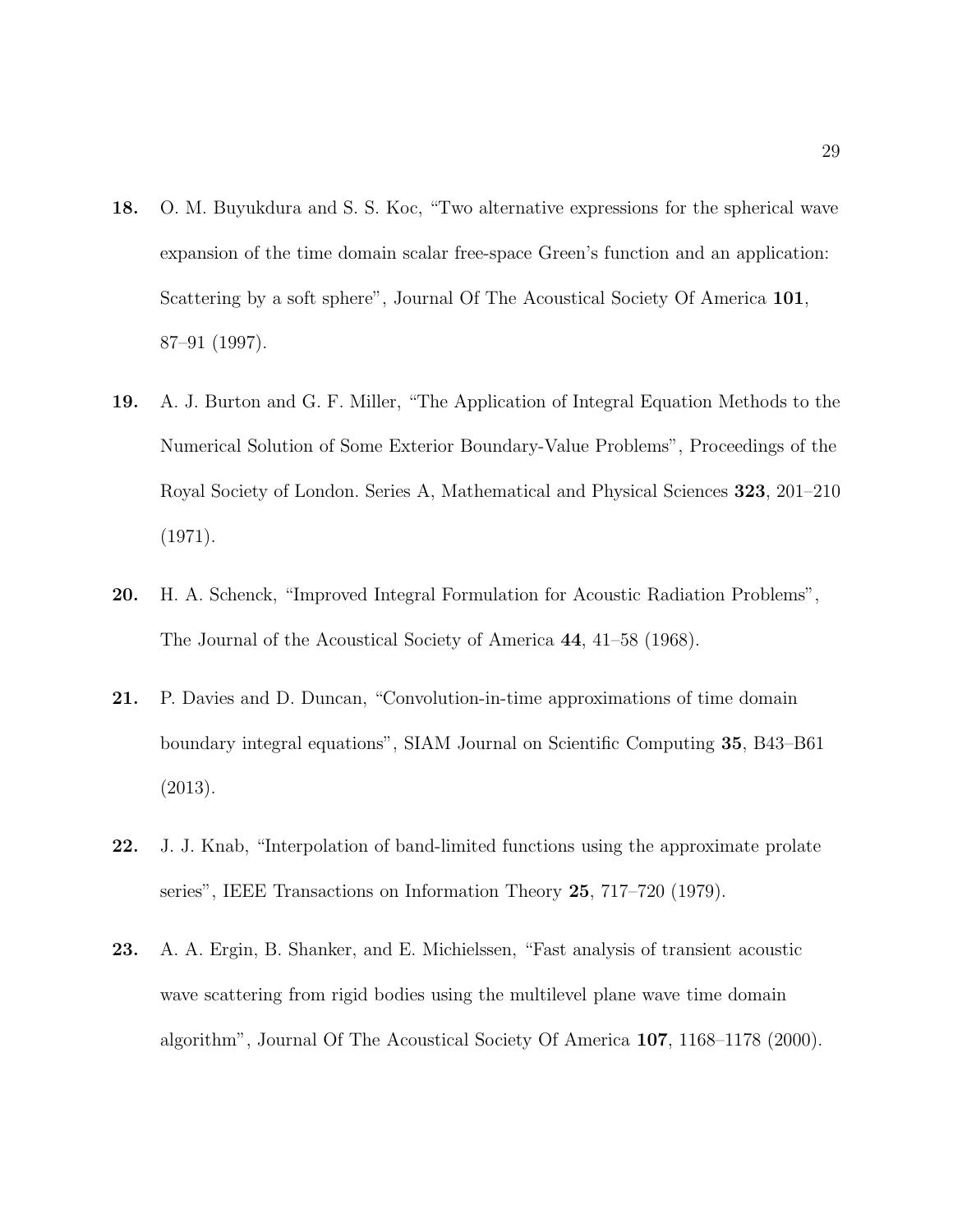- <span id="page-29-0"></span>24. A. Pray, N. Nair, and B. Shanker, "Stability properties of the time domain electric field integral equation using a separable approximation for the convolution with the retarded potential", IEEE Transactions On Antennas and Propagation 60, 3772–3781 (2012).
- <span id="page-29-1"></span>25. R. A. Wildman, G. Pisharody, D. S. Weile, S. Balasubramaniam, and E. Michielssen, "An accurate scheme for the solution of the time-domain Integral equations of electromagnetics using higher order vector bases and bandlimited extrapolation", IEEE Transactions On Antennas and Propagation 52, 2973–2984 (2004).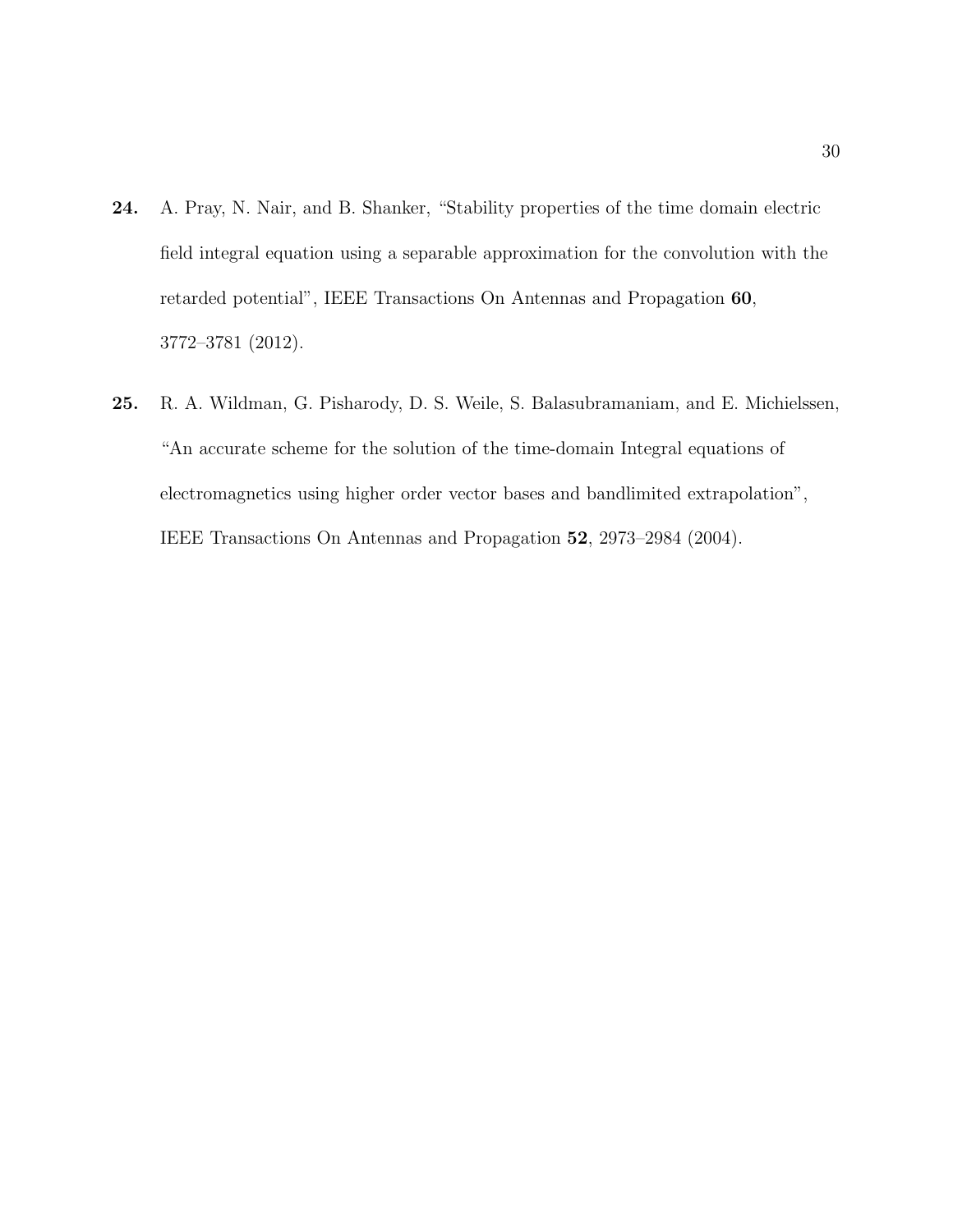## Figure Captions

- Figure 1. Transient field at observation point on sound-soft sphere
- Figure 2. Frequency domain result for sound-soft sphere
- Figure 3. Transient field at observation point on sound-rigid sphere
- Figure 4. Frequency domain result for sound-rigid sphere
- Figure 5. Transient field at observation point on penetrable sphere
- Figure 6. Frequency domain result for penetrable sphere
- Figure 7. Relative L2 error versus oversampling factor
- Figure 8. Relative L2 error versus half width of temporal basis function
- Figure 9. Stable results of long time MOT simulation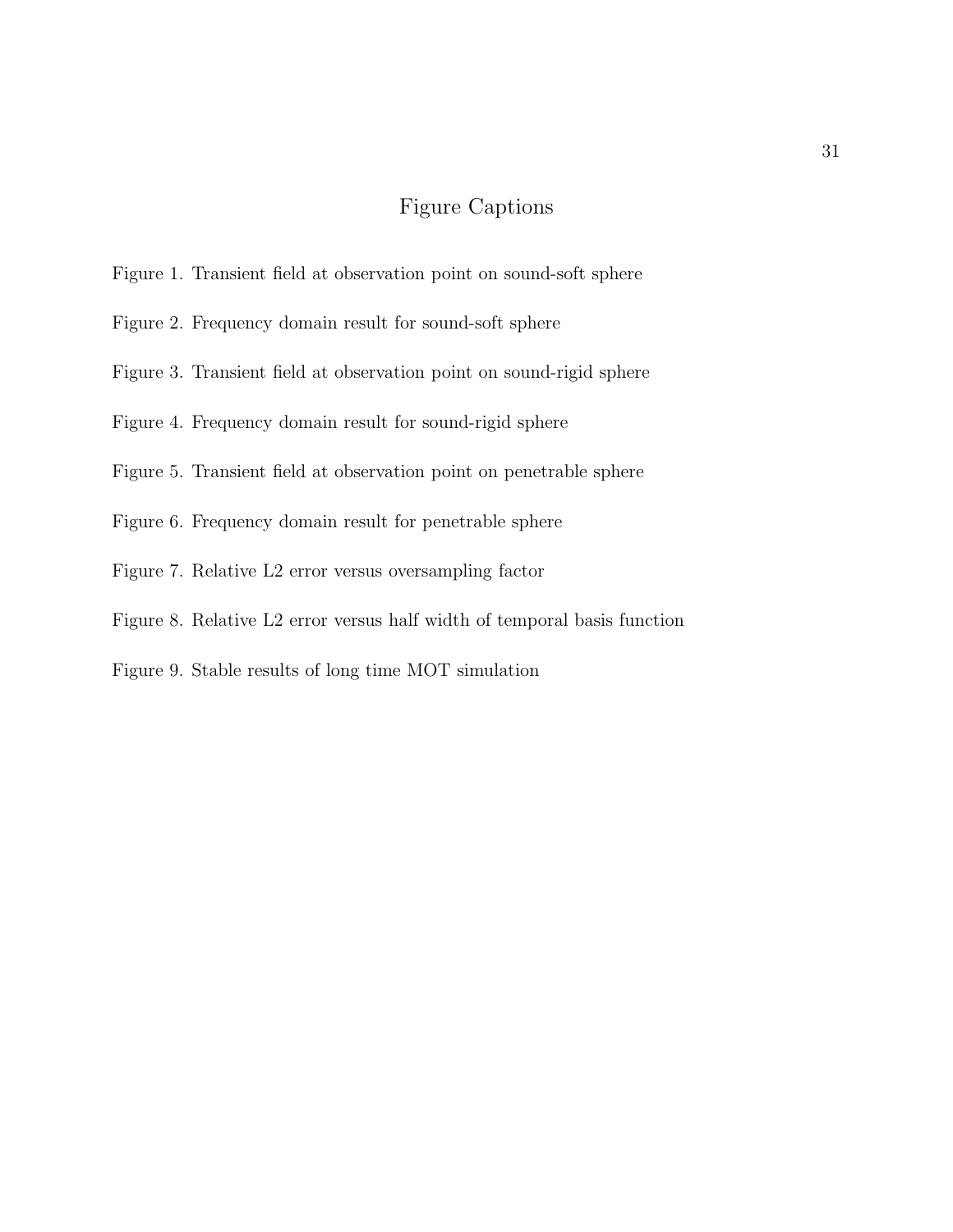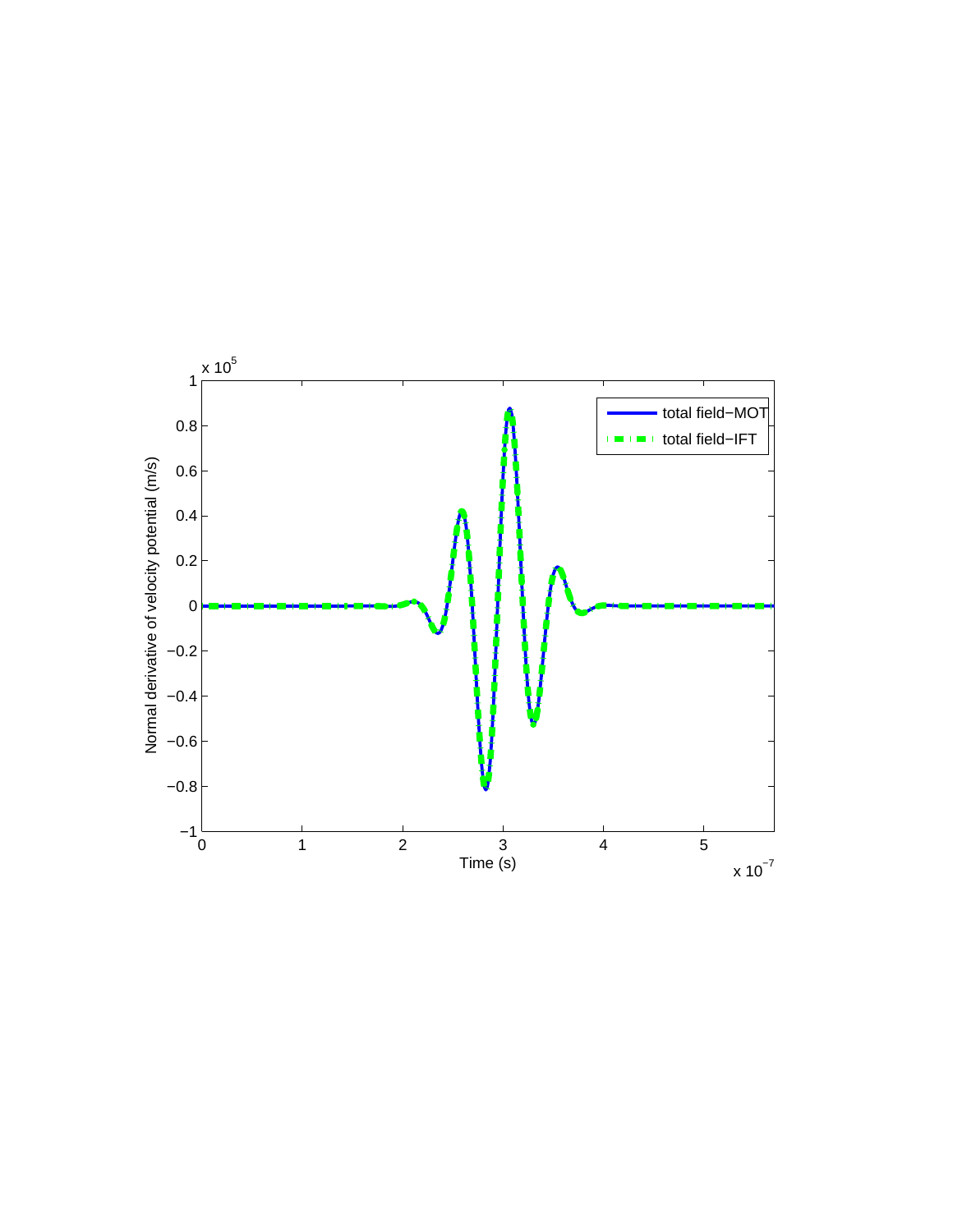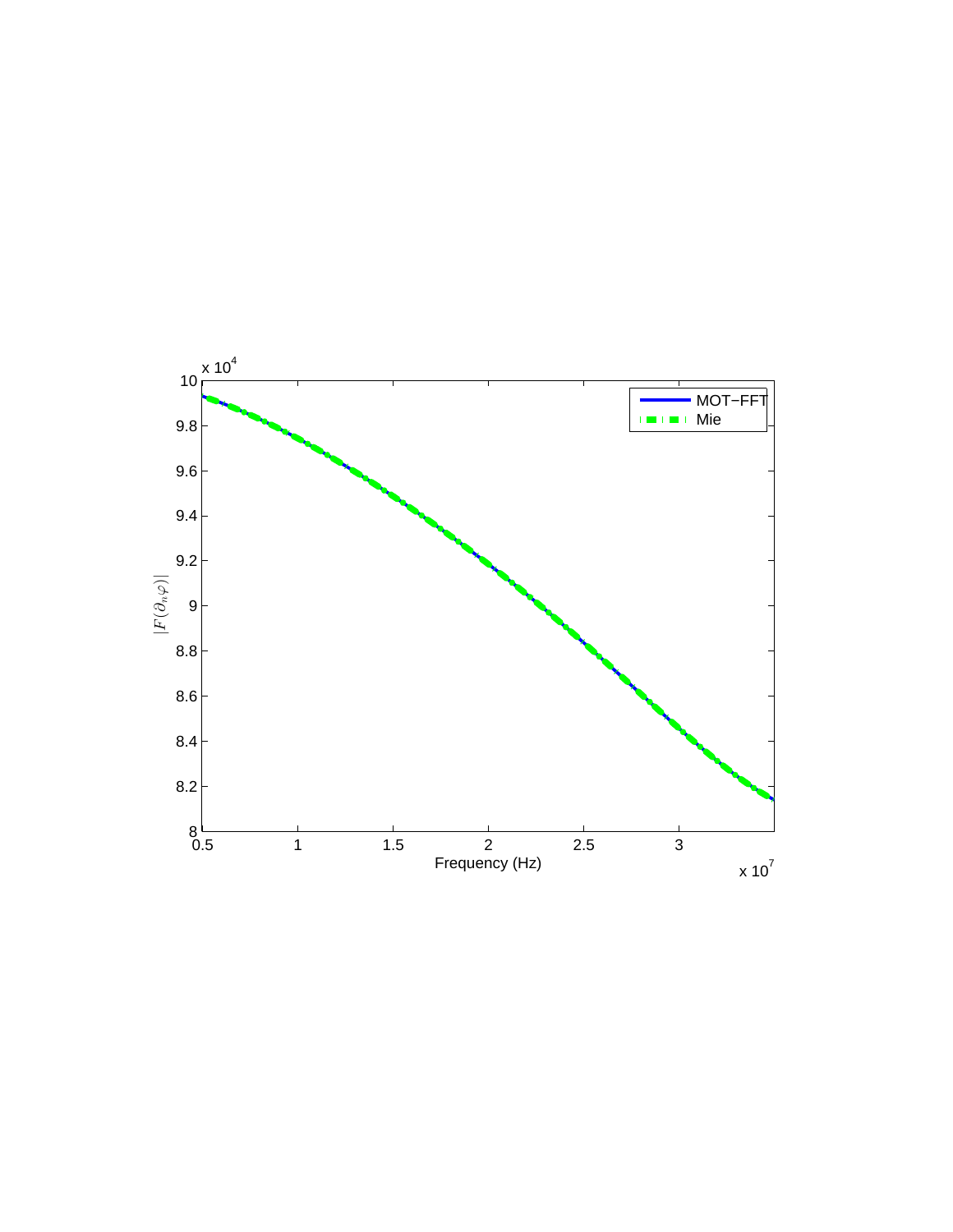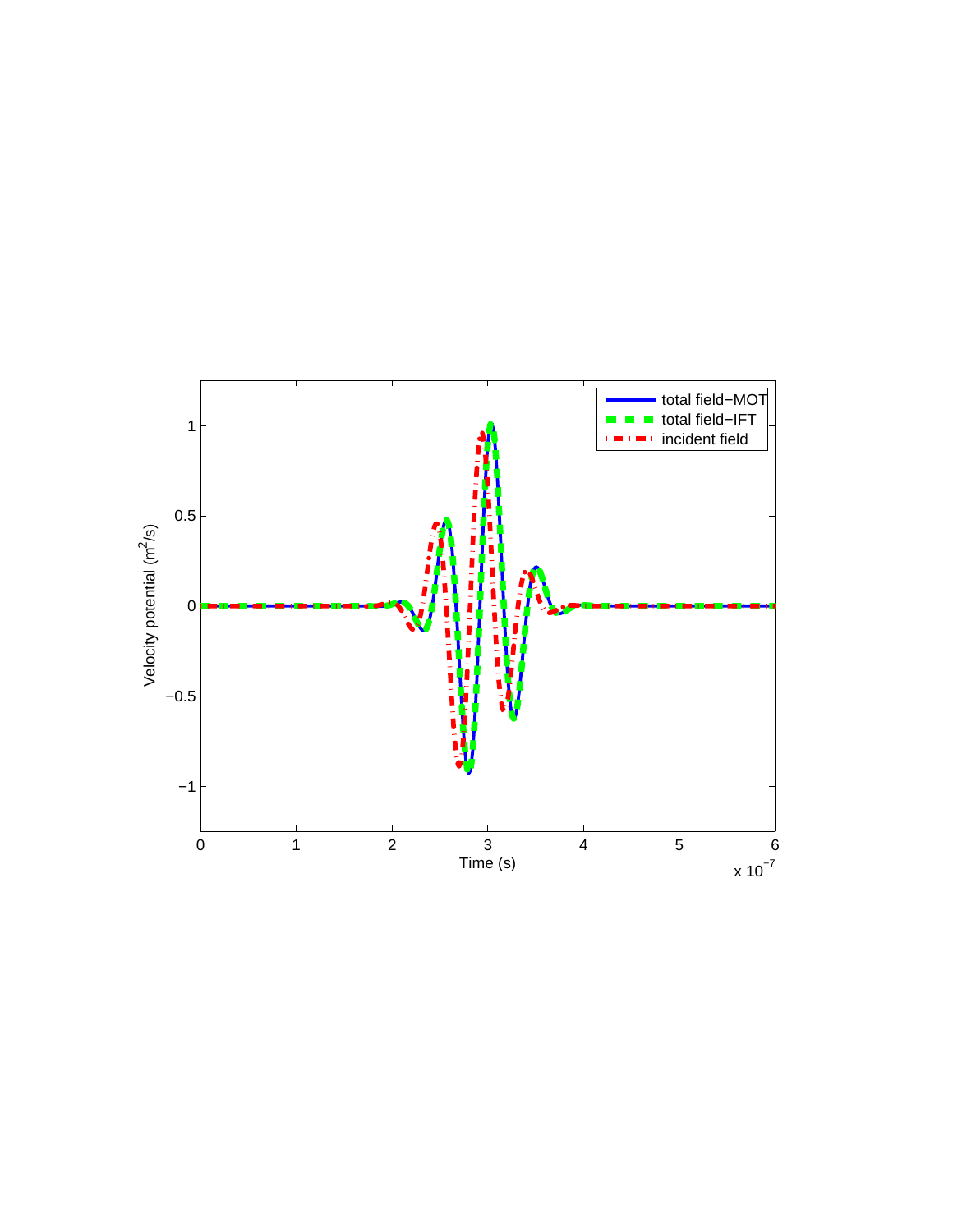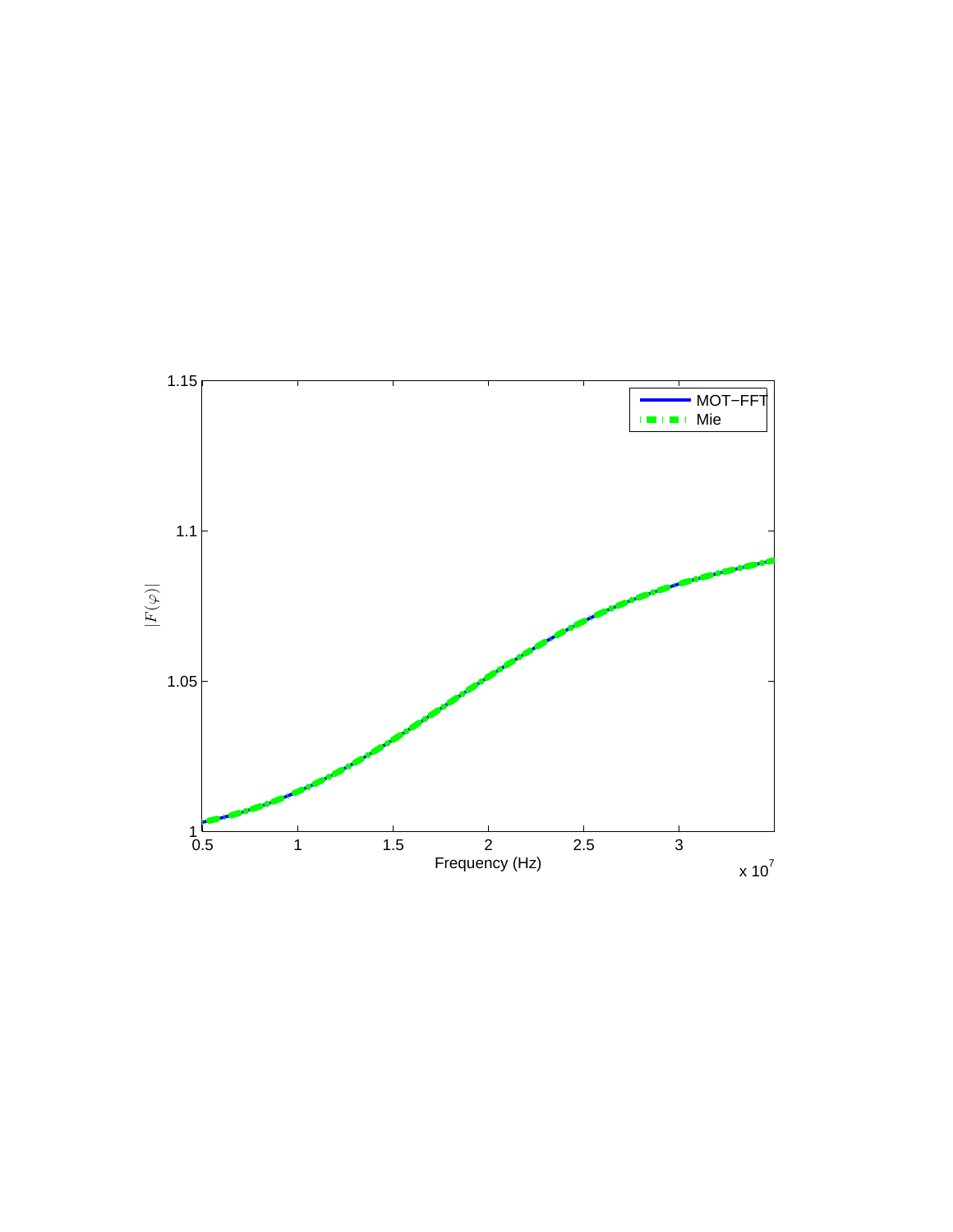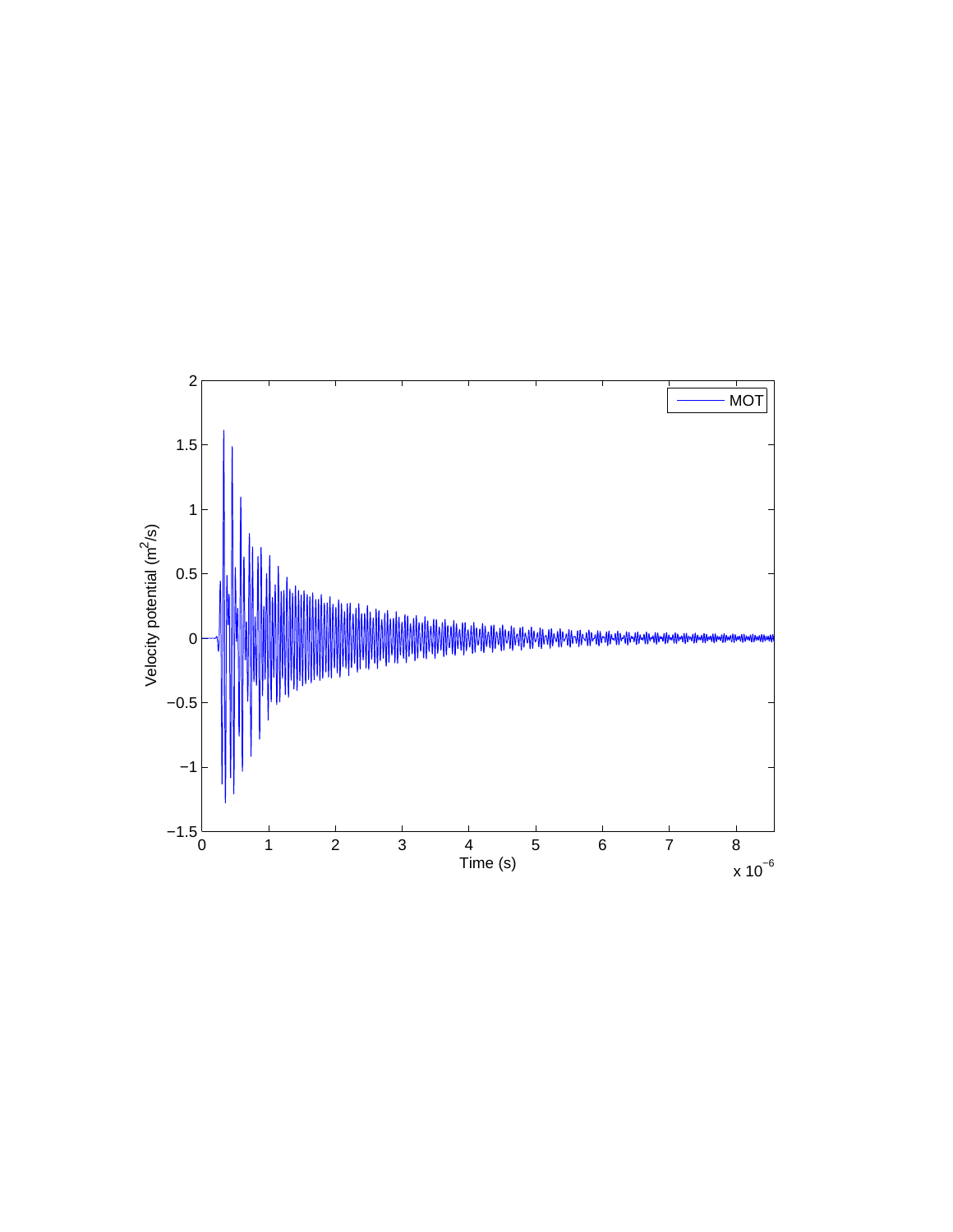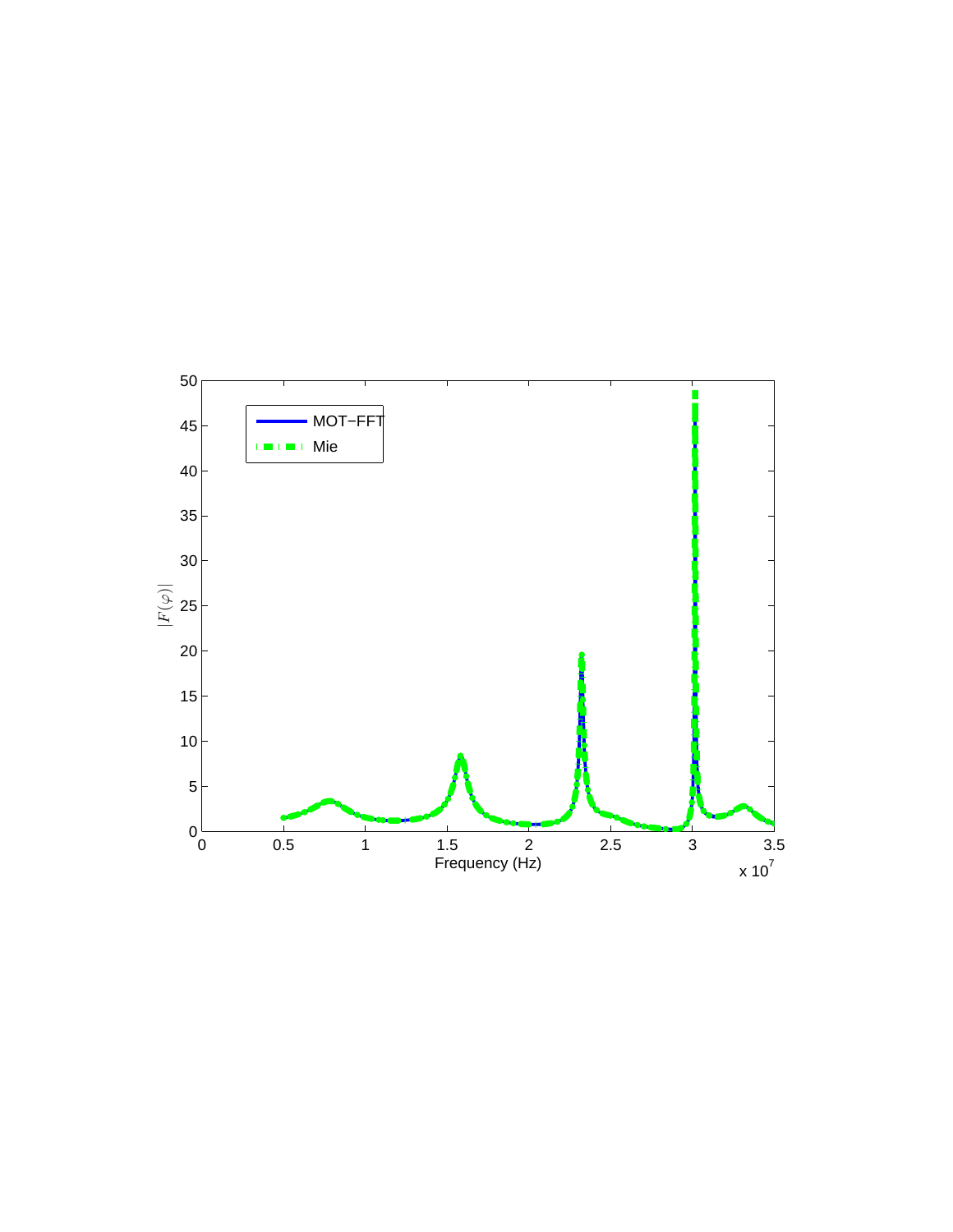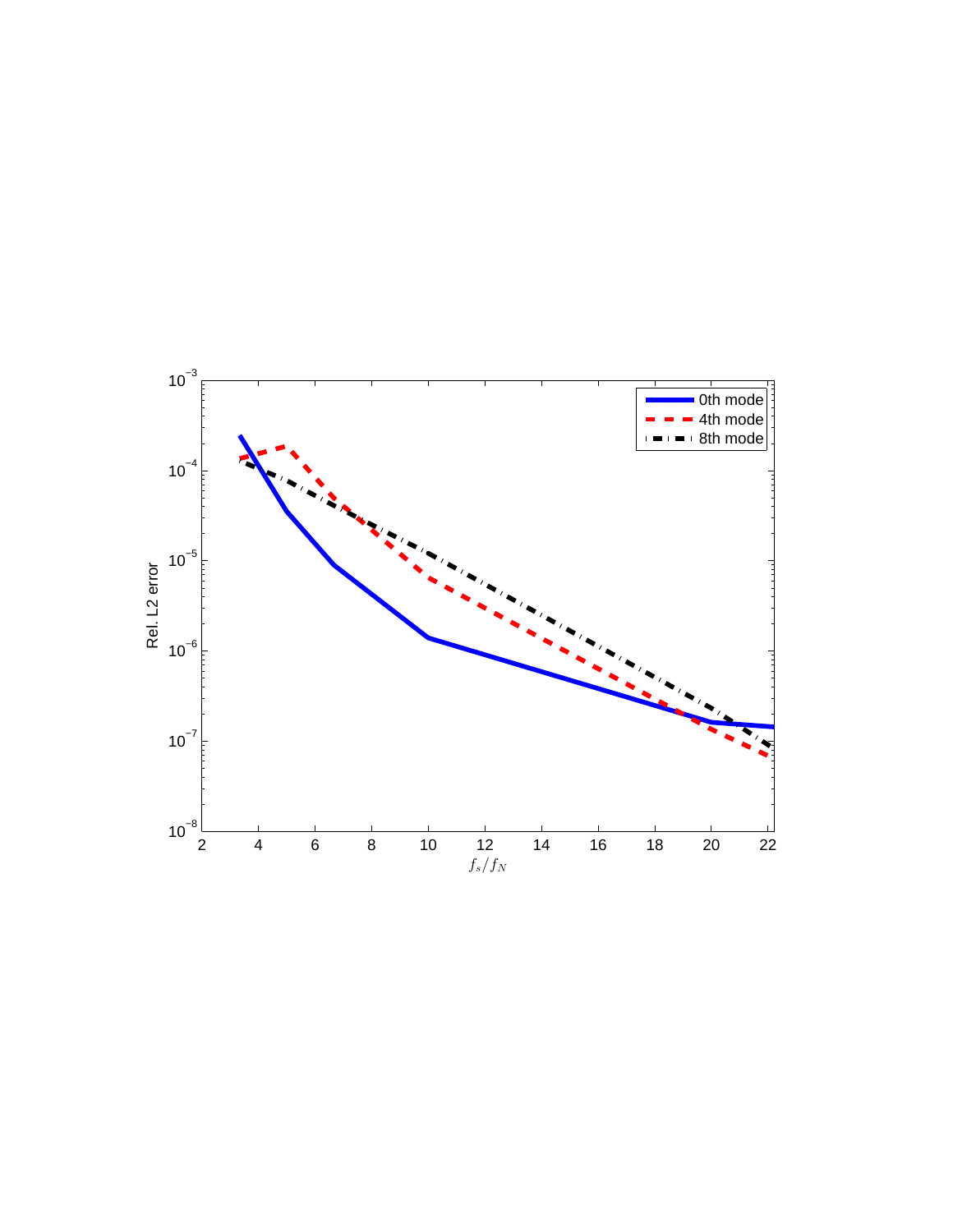